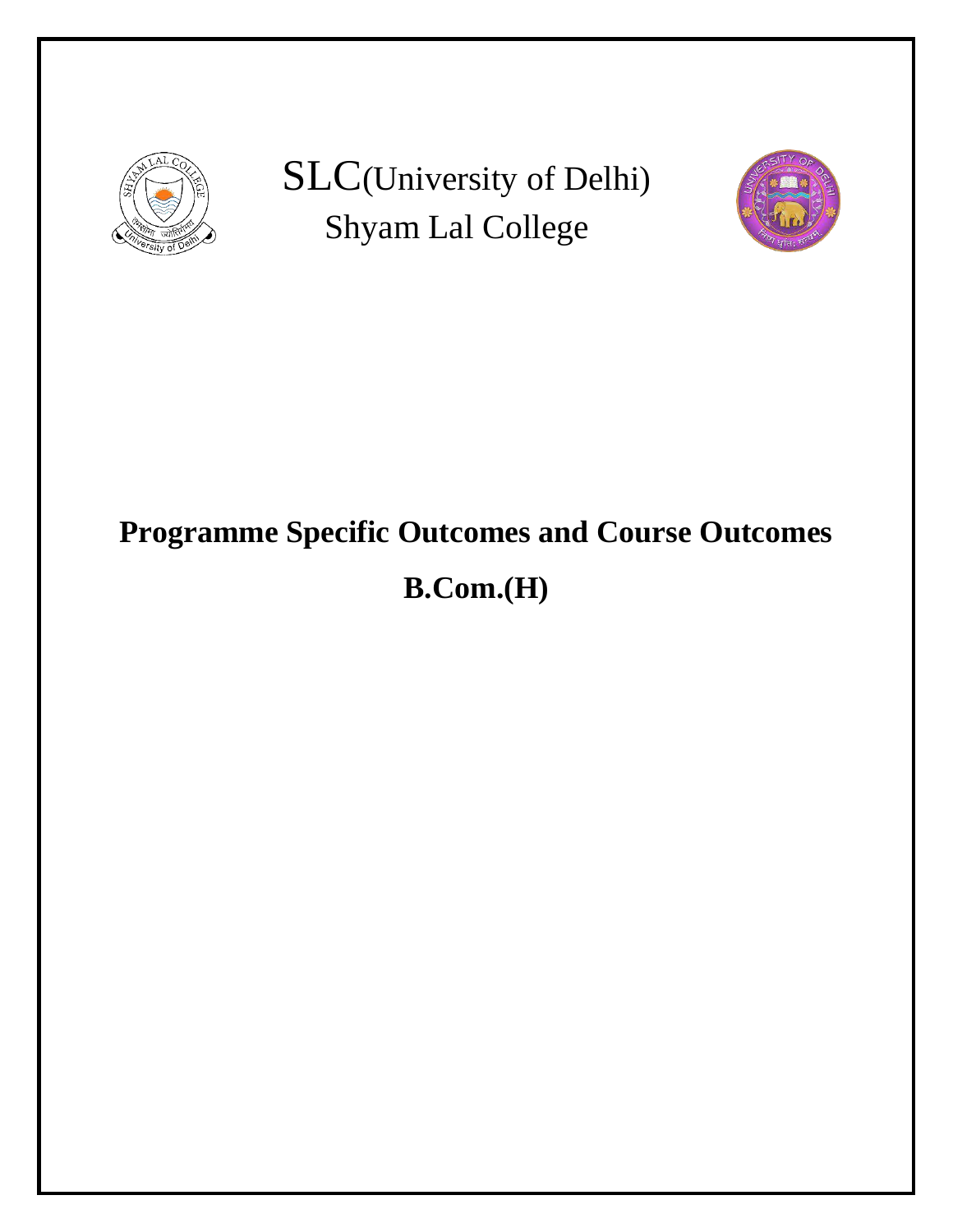## **Programme Specific Outcomes:**

| Programme  | <b>Programme Specific Outcomes</b>                                                                                                                                                                                                                                                                            |
|------------|---------------------------------------------------------------------------------------------------------------------------------------------------------------------------------------------------------------------------------------------------------------------------------------------------------------|
| B. Com (H) | <b>PSO-1:</b> It instil in the students the knowledge and capability of<br>understanding the business world and its complexities. It will also<br>develop the ability and competence to have a problem-solving approach<br>towards the issues which accompany the dynamism attached to the<br>business world. |
|            | <b>PSO-2:</b> It intends to inculcate attitudes and character that will help<br>students evolve into sensitive and technically sound future business<br>leaders rather than managers and aims at enhancing employability<br>options of the students.                                                          |
|            | <b>PSO-3:</b> It envisages the students to demonstrate inclusive knowledge of<br>the areas related to finance, human resource management, marketing,<br>international business, corporate and business laws, accounting and<br>taxation etc.                                                                  |
|            | <b>PSO-4:</b> The students will be made capable of using modern ways and<br>means of dealing with issues arising in the dynamic business world and<br>will also help them tackle the resistances.                                                                                                             |
|            | <b>PSO-5:</b> Students will be trained to develop skills and attitudes needed for<br>critical thinking and adopting a comprehensive problem solving<br>approach.                                                                                                                                              |
|            | <b>PSO-6:</b> Students are exposed to the pedagogy that helps them understand<br>real life situations through case-studies. It aims at building the basic<br>ability to think critically, evaluate dispassionately and solve complex<br>problems creatively.                                                  |
|            | <b>PSO-7:</b> The students would be able to think from diverse perspectives<br>and suggest solutions according to their own sensibilities.                                                                                                                                                                    |
|            | <b>PSO-8:</b> It inculcates in the young minds the qualities of teamwork,<br>cooperation and solidarity which can be seen as a vision of the current<br>business world though full of competition.                                                                                                            |
|            | PSO-9: It not only infuses into the students the skillset and competence<br>required to maintain the national standards but also makes them<br>competent enough to be capable of comprehending international<br>frameworks keeping in view research aspects in consideration.                                 |
|            | <b>PSO-10:</b> Understand the need of the current business world and make<br>students capable to look at various aspects from global perspective. It                                                                                                                                                          |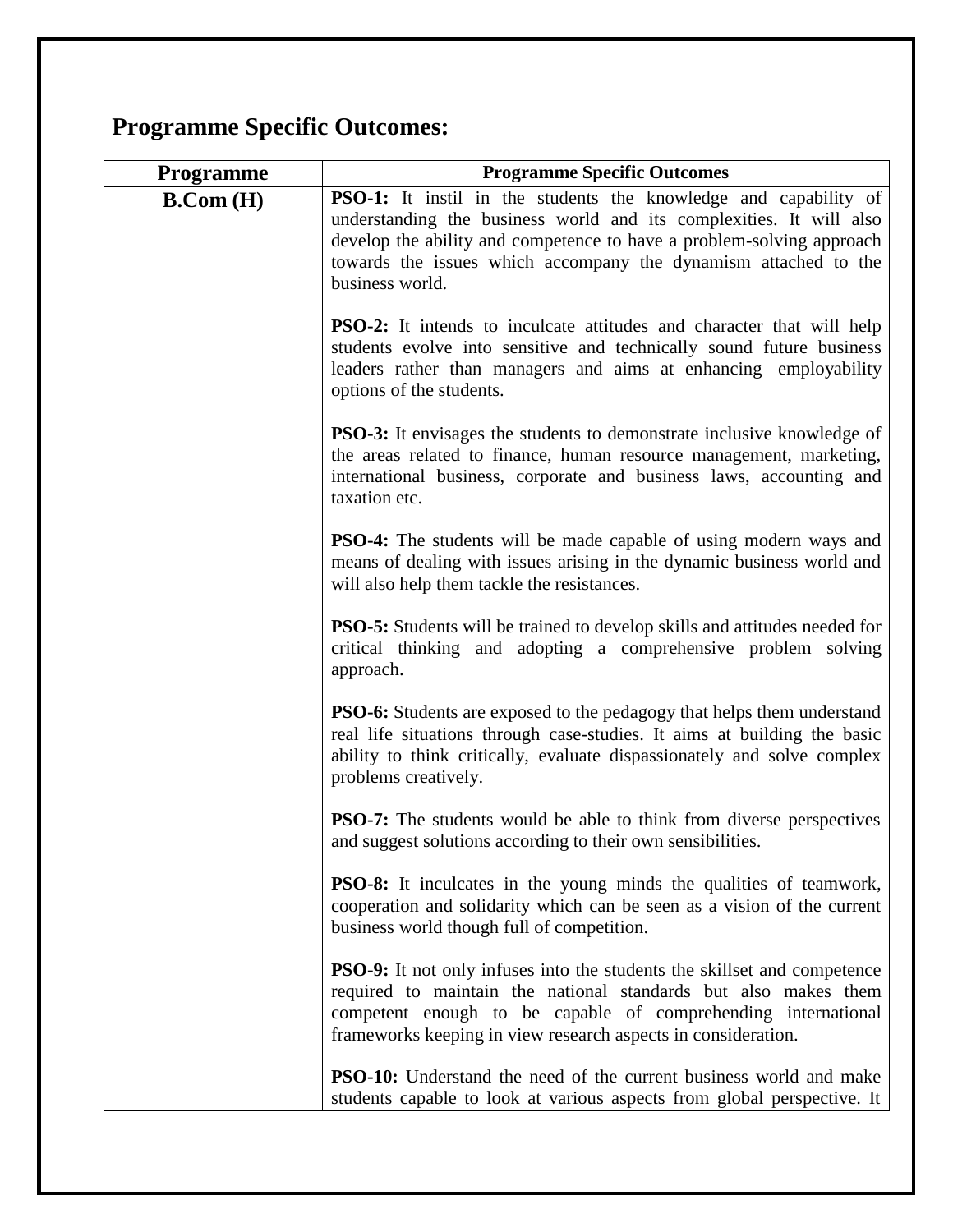| also aim at instituting entrepreneurial skills in the students by instilling in<br>them competencies needed to become an entrepreneur. These would lead<br>to develop an attitude of life-long learning.                                                                                                                                                                                                                                                                                              |
|-------------------------------------------------------------------------------------------------------------------------------------------------------------------------------------------------------------------------------------------------------------------------------------------------------------------------------------------------------------------------------------------------------------------------------------------------------------------------------------------------------|
| <b>PSO-11:</b> It would also help in making responsible citizens and facilitate<br>character building.                                                                                                                                                                                                                                                                                                                                                                                                |
| <b>PSO-12:</b> It broadens the horizons of the students by making them<br>understand the intricacies of the business world and overall the<br>economics of the country as well as the world. This learning makes them<br>inquisitive to raise concerns and act accordingly. The students are driven<br>to develop an attitude of life-long learning.                                                                                                                                                  |
| <b>PSO-13:</b> It enables the students to be technologically updated as it has<br>courses like computerised accounting system, computer applications etc.<br>which not only make them work using software but also makes them<br>independent enough in this world of digitization. Components related to<br>technological changes have been incorporated which not only makes<br>them digitally literate but also makes them aware of various cyber-crimes<br>and how to take precautionary measures. |
| <b>PSO-14:</b> It give a global perspective to the students such that they will<br>be able to integrate national values and beliefs with international culture<br>and competence.                                                                                                                                                                                                                                                                                                                     |
| <b>PSO-15:</b> It enables the student to analyse the situation objectively and<br>give effective arguments and judgments on the basis of the analysis being<br>done. This programme teaches the student how to move sequentially in<br>order to solve a problem effectively.                                                                                                                                                                                                                          |
| <b>PSO-16:</b> It enables the students to think of a given problem or situation<br>from different perspectives like economic, financial, social, national,<br>global etc. and broadens the horizon of their thought processes. It not<br>only helps the students add dimensions to its decision making but also in<br>reaching to inclusive conclusions                                                                                                                                               |

#### **Course Outcomes:**

#### **Semester 1:**

| <b>Course Name</b>       | <b>Learning Outcomes</b>                                                    | <b>Programme Specefic Outcomes</b>                                                                        |
|--------------------------|-----------------------------------------------------------------------------|-----------------------------------------------------------------------------------------------------------|
|                          |                                                                             | are Attained by                                                                                           |
| <b>BCH 1.2-FINANCIAL</b> | <b>CO1:</b> understand the<br>theoretical framework of<br>accounting and to | The students are made<br>aware of different<br>accounting concepts by<br>way of claasroom<br>instruction. |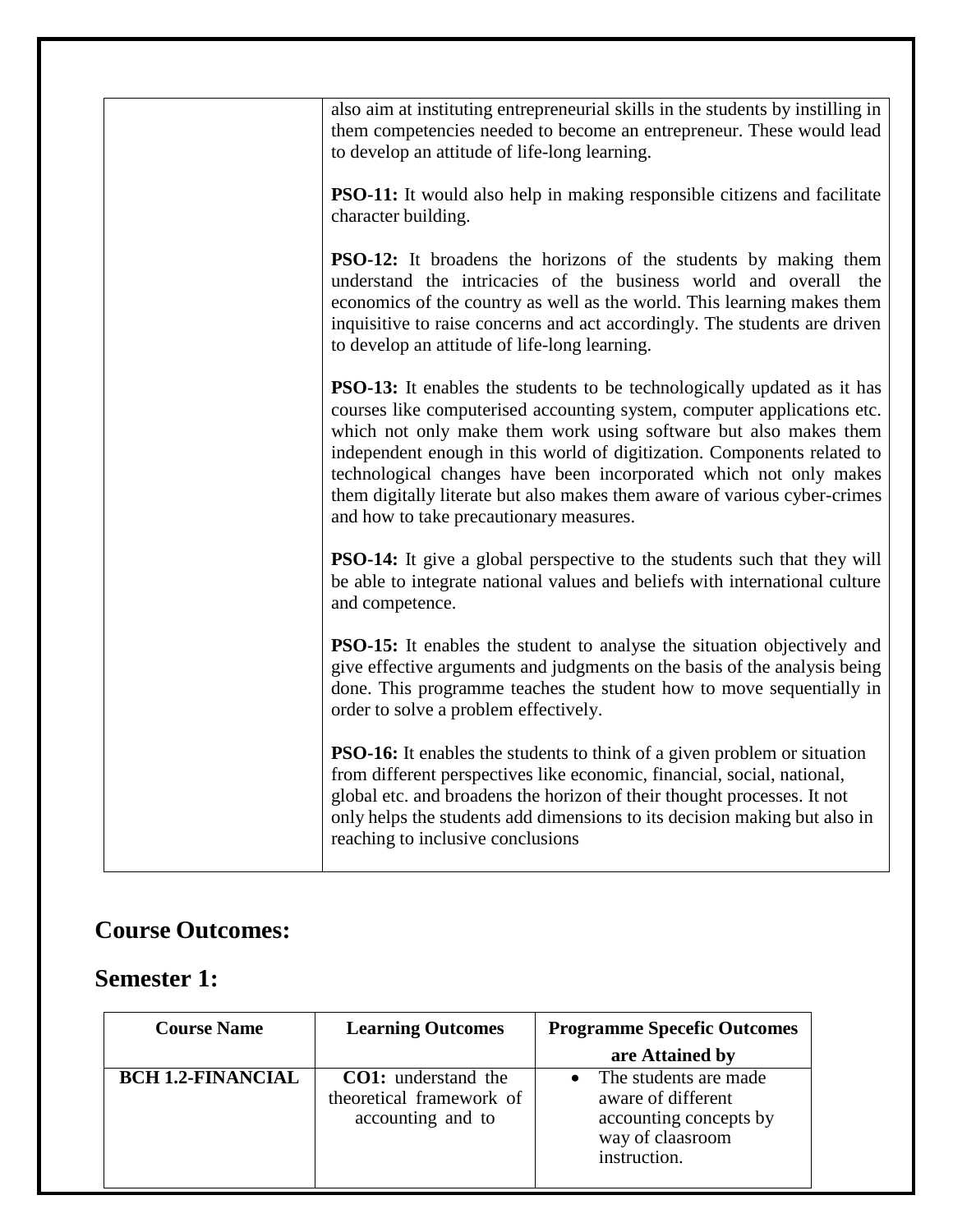| <b>ACCOUNTING</b>                      | prepare financial statements.                                                                                                                                                  | The students get hands-on                                                                                                                                              |
|----------------------------------------|--------------------------------------------------------------------------------------------------------------------------------------------------------------------------------|------------------------------------------------------------------------------------------------------------------------------------------------------------------------|
|                                        | <b>CO2</b> : explain and determine<br>depreciation and value of<br>inventory.                                                                                                  | experience of preparing<br>trading and profit and loss<br>account and balance sheet<br>using Tally software.                                                           |
|                                        | <b>CO3</b> : learn accounting for<br>hire purchase transactions,<br>leases, branches and<br>departments.                                                                       |                                                                                                                                                                        |
|                                        | <b>CO4:</b> understand the<br>concepts of partnership firm<br>and prepareaccounts for<br>dissolution of a partnership<br>firm.                                                 |                                                                                                                                                                        |
|                                        | <b>CO5:</b> develop the skill of<br>preparation of trading and<br>profit and lossaccount and<br>balance sheet using<br>computerized accounting.                                |                                                                                                                                                                        |
| <b>BCH 1.3- BUSINESS</b><br><b>LAW</b> | <b>CO1:</b><br>understand<br>basic<br>aspects of contracts<br>for<br>making<br>the<br>agreements,<br>contracts and subsequently<br>valid<br>business<br>enter<br>propositions. | students<br>The<br>learn<br>basic<br>aspects of contracts<br>and<br>other Acts under Business<br>laws.<br>The laws are highly relevant<br>in real life as concepts are |
|                                        | <b>CO2</b> : be able to recognize<br>and differentiate the special<br>contracts and identify their<br>appropriate usage at varied<br>business scenarios.                       | related to real life case laws<br>The students are made aware<br>of concepts by means of<br>classroom instruction                                                      |
|                                        | <b>CO3</b> : equip the students<br>about the legitimate rights<br>and obligationsunder The<br>Sale of Goods Act                                                                |                                                                                                                                                                        |
|                                        | <b>CO4</b> : enable with skills to<br>initiate entrepreneurial<br>ventures as LLP.                                                                                             |                                                                                                                                                                        |
|                                        | <b>CO5:</b> understand the<br>fundamentals of Internet<br>based activities underThe<br>Information and<br>Technology Act.                                                      |                                                                                                                                                                        |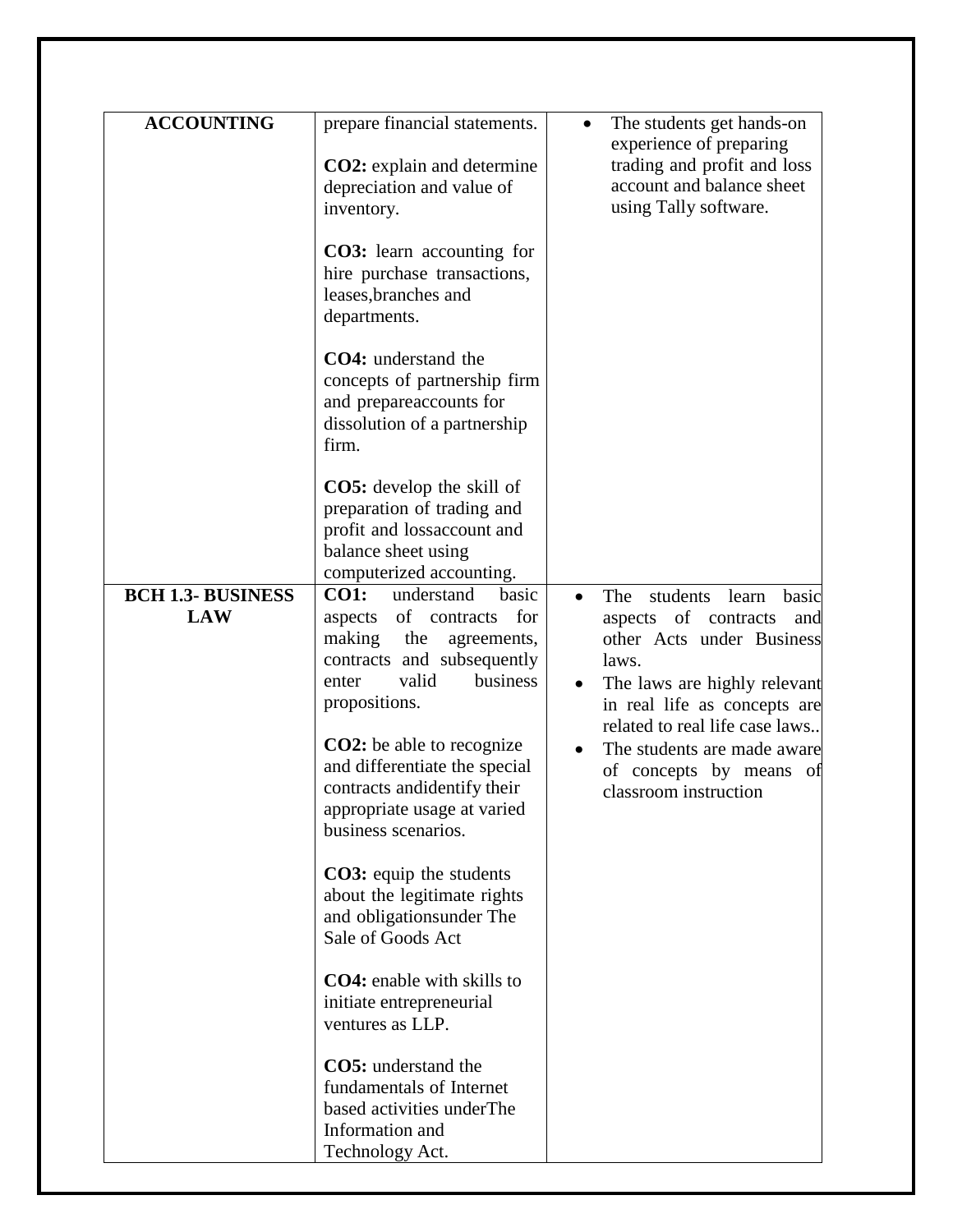| <b>BCH 1.4(b): BUSINESS</b><br><b>ORGANISATION AND</b><br><b>MANAGEMENT</b> | <b>CO1:</b> learn business<br>activities to compete in<br>competitive world.<br>CO2: understand<br>entrepreneurship from local<br>to international perspective.<br>CO3: evaluate the<br>application of functional<br>areas of businessactivity.<br><b>CO4:</b> analyze decision<br>making and communication.<br>evaluate<br>CO5:<br>the<br>of<br>impact<br>legal,<br>social, | The students are made aware<br>of different perspectives of<br>business organisations and<br>management practices<br>by<br>means of classroom teaching<br>and case studies.<br>The students are encouraged<br>to analyze the real world<br>situations<br>by<br>relating<br>real<br>life<br>concepts<br>to<br>scenarios. |
|-----------------------------------------------------------------------------|------------------------------------------------------------------------------------------------------------------------------------------------------------------------------------------------------------------------------------------------------------------------------------------------------------------------------------------------------------------------------|-------------------------------------------------------------------------------------------------------------------------------------------------------------------------------------------------------------------------------------------------------------------------------------------------------------------------|
| <b>BCH 1.4 PRINCIPLES</b><br><b>OF MICRO</b><br><b>ECONOMICS</b>            | <b>CO1:</b> The course introduces<br>the students to the first<br>course in Economics from<br>the perspective of individual<br>decision<br>making<br>as<br>consumers and producers.<br>CO2: The students learn<br>some basic principles of<br>microeconomics,<br>interactions of supply and<br>demand and characteristics<br>of perfect and imperfect<br>markets.            | The students are apprised<br>$\bullet$<br>basic<br>of<br>concepts<br>of<br>economics that are highly<br>related<br>real<br>life<br>to<br>situations.<br>The<br>students<br>get<br>an<br>opportunity to relate things<br>to the practical world as<br>they undertake projects<br>and practical cases.                    |
| <b>BCH</b>                                                                  | CO1: Gain in-depth<br>knowledge on natural<br>resources and resources                                                                                                                                                                                                                                                                                                        |                                                                                                                                                                                                                                                                                                                         |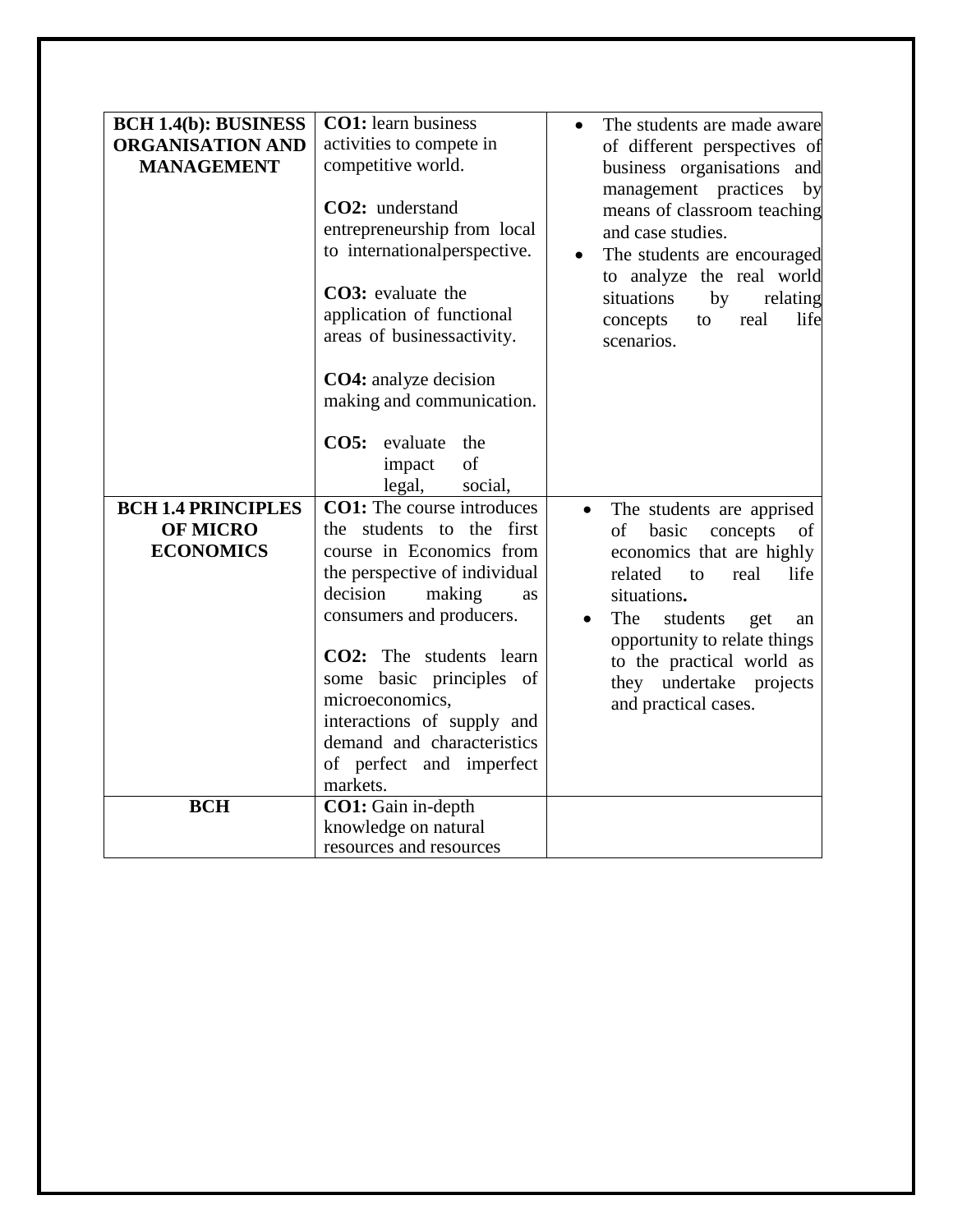| 1.1ENVIRONMENTAL<br><b>STUDIES</b> | that sustain life and govern<br>economy<br><b>CO2</b> : Understand the<br>consequences of human action<br>on the web oflife, globe;<br>economy and quality of human<br>life<br><b>CO3:</b> Develop critical thinking<br>for shaping strategies<br>(scientific, social, economic,<br>administrative and legal) for<br>environmental protection,<br>conservation of biodiversity,<br>environmental equity and<br>sustainable development | The<br>students<br>are<br>$\bullet$<br>encouraged to develop an<br>empathetic view towards<br>resources and their uses.<br>They are encouraged to<br>adopt<br>sustainable<br>practices and implement<br>the same in real life.<br>The students undertake<br>real life projects and offer<br>creative ideas to promote<br>sustainability. |
|------------------------------------|----------------------------------------------------------------------------------------------------------------------------------------------------------------------------------------------------------------------------------------------------------------------------------------------------------------------------------------------------------------------------------------------------------------------------------------|------------------------------------------------------------------------------------------------------------------------------------------------------------------------------------------------------------------------------------------------------------------------------------------------------------------------------------------|
|                                    | <b>CO4:</b> Acquire values and<br>attitudes towards understanding<br>complex environmental-<br>economic-social challenges and<br>active participationin solving<br>current environmental problems<br>and preventing the futureones.<br><b>CO5</b> : Adopt sustainability as a<br>practice in life, society and<br>industry.                                                                                                            |                                                                                                                                                                                                                                                                                                                                          |

#### **Semester 2:**

| <b>Course Name</b>                                       | <b>Learning Outcomes</b>                                                                    |                                                                                                               |
|----------------------------------------------------------|---------------------------------------------------------------------------------------------|---------------------------------------------------------------------------------------------------------------|
| <b>BCH 2.2:</b><br><b>CORPORATE</b><br><b>ACCOUNTING</b> | <b>CO1:</b> develop an understanding<br>of accounting for share capital<br>and debentures.  | The students learn to<br>$\bullet$<br>prepare financials of<br>companies as per the<br>relevant standards and |
|                                                          | <b>CO2</b> : prepare financial<br>statements of a company.                                  | Acts.<br>The students learn how<br>to account for                                                             |
|                                                          | <b>CO3</b> : develop an understanding<br>of cash flow statements.                           | amalgamation,<br>consolidation and<br>liquidation by doing                                                    |
|                                                          | <b>CO4</b> : understand the<br>accounting for amalgamation<br>and liquidation of companies. | practical questions.                                                                                          |
|                                                          | <b>CO5</b> : prepare consolidated<br>balance sheet for Holding                              |                                                                                                               |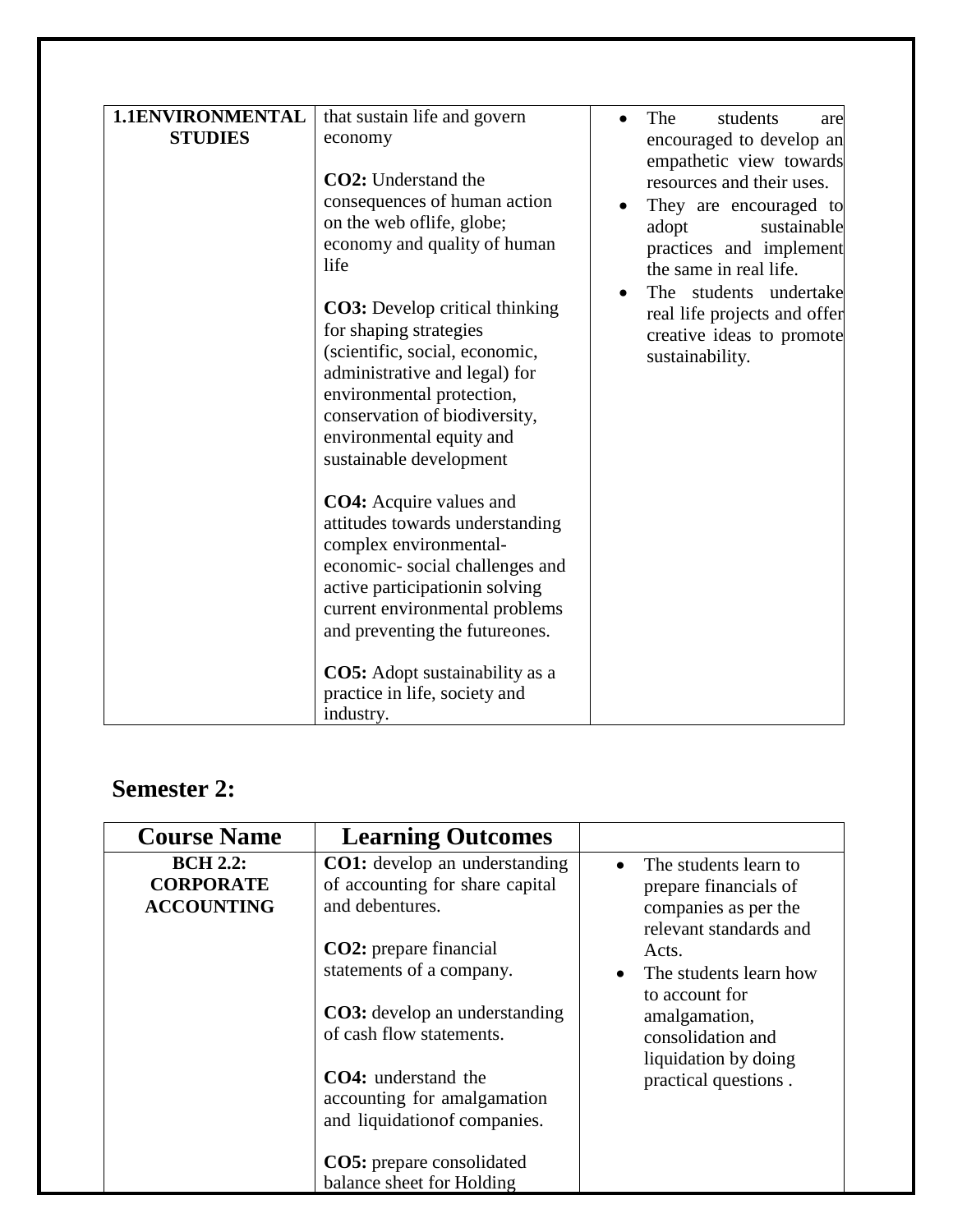| <b>BCH 2.3-</b>       | company.<br><b>CO1:</b> understand the regulatory                                                                                                                                                                                                                                                                                                                                                                                                                                                            | The students understand<br>$\bullet$                                                                                                                                                                                                                                                                                                                                                                                   |
|-----------------------|--------------------------------------------------------------------------------------------------------------------------------------------------------------------------------------------------------------------------------------------------------------------------------------------------------------------------------------------------------------------------------------------------------------------------------------------------------------------------------------------------------------|------------------------------------------------------------------------------------------------------------------------------------------------------------------------------------------------------------------------------------------------------------------------------------------------------------------------------------------------------------------------------------------------------------------------|
| <b>CORPORATE LAWS</b> | the<br>and<br>broader<br>aspects<br>procedural aspects involved in<br>different types of companies<br>covering the Companies Act<br>2013 and Rules there under.<br><b>CO2</b> : follow the basic legal<br>documents and their usage<br>essential foroperations and<br>management of company.<br><b>CO3</b> : enable the students to<br>synthesis company processes,<br>meetingsand decisions.<br>CO4: equip the students with<br>framework of dividend<br>distribution and role of auditors<br>in a company. | the legal and regulatory<br>different<br>of<br>aspects<br>corporate laws by means<br>of classroom teaching.<br>The students are apprised<br>of different dimensions<br>of the laws by solving<br>different case laws.<br>The students learn how<br>to account for practical<br>like<br>how to<br>aspects<br>conduct<br>meetings,<br>dividend distribution as<br>different<br>they discuss<br>cases regarding the same. |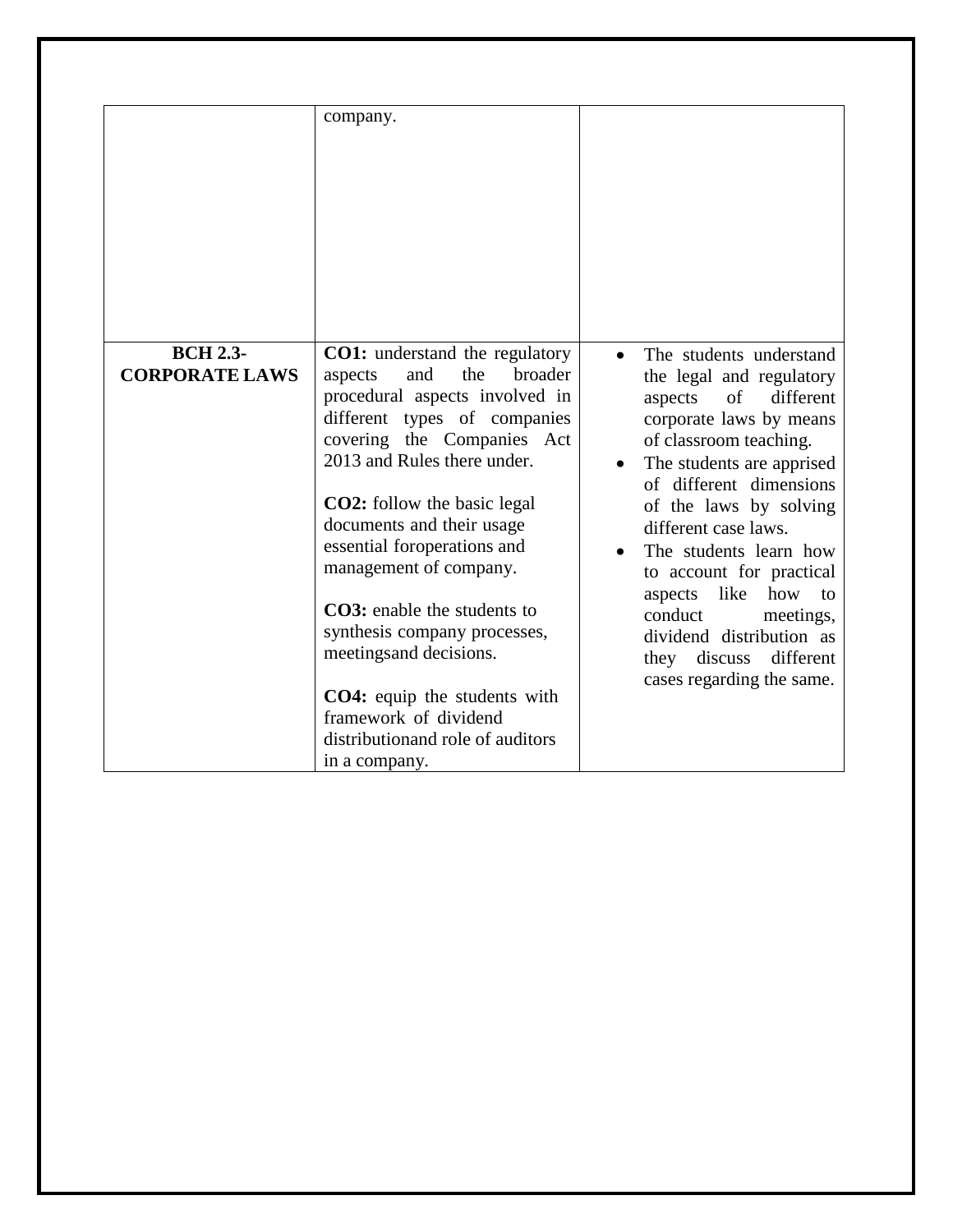|                                                                 | <b>CO5:</b> comprehend and evaluate<br>working of depositories and their<br>functions in stock markets.    |                                                                                                         |
|-----------------------------------------------------------------|------------------------------------------------------------------------------------------------------------|---------------------------------------------------------------------------------------------------------|
| <b>BCH 2.4</b><br><b>INTRODUCTORY</b><br><b>MACRO ECONOMICS</b> | <b>CO1:</b> This course will allow<br>students to understand the basic<br>functioning of the macroeconomy. | The students understand<br>the basic concepts by<br>means of classroom<br>teaching and<br>presenations. |

#### **Semester 3:**

| <b>Course Name</b>                                            | <b>Learning Outcomes</b>                                                                                                                                                                                                                                                                                                                                                     | <b>Programme Specefic</b>                                                                                                                                                                                                                                    |
|---------------------------------------------------------------|------------------------------------------------------------------------------------------------------------------------------------------------------------------------------------------------------------------------------------------------------------------------------------------------------------------------------------------------------------------------------|--------------------------------------------------------------------------------------------------------------------------------------------------------------------------------------------------------------------------------------------------------------|
|                                                               |                                                                                                                                                                                                                                                                                                                                                                              | <b>Outcomes are Attained by</b>                                                                                                                                                                                                                              |
| <b>BCH 3.1: HUMAN</b><br><b>RESOURCE</b><br><b>MANAGEMENT</b> | <b>CO1:</b> understand basic nature<br>of<br>importance<br>human<br>and<br>resource management.<br><b>CO2:</b> analyze the current theory<br>and practice of recruitment and<br>selection.<br><b>CO3:</b> realize the importance of<br>performance<br>management<br>system in enhancing employee                                                                             | By discussing<br>various<br>$\bullet$<br><b>HRM</b><br>companies<br>departments.<br>By discussing<br>recent<br>trends in HRM<br>By making students<br>$\bullet$<br>understand what are the<br>challenges of HRM and<br>how<br>they<br>be<br>can<br>overcome. |
|                                                               | performance.<br><b>CO4:</b> recommend actions based<br>on results of the compensation<br>analysis<br>and<br>design<br>compensation schemes that are<br>cost effective, that increase<br>productivity of the workforce,<br>and comply with the legal<br>framework.<br><b>CO5:</b> understand role of modern<br>HRM in meeting challenges of<br>changing business environment. |                                                                                                                                                                                                                                                              |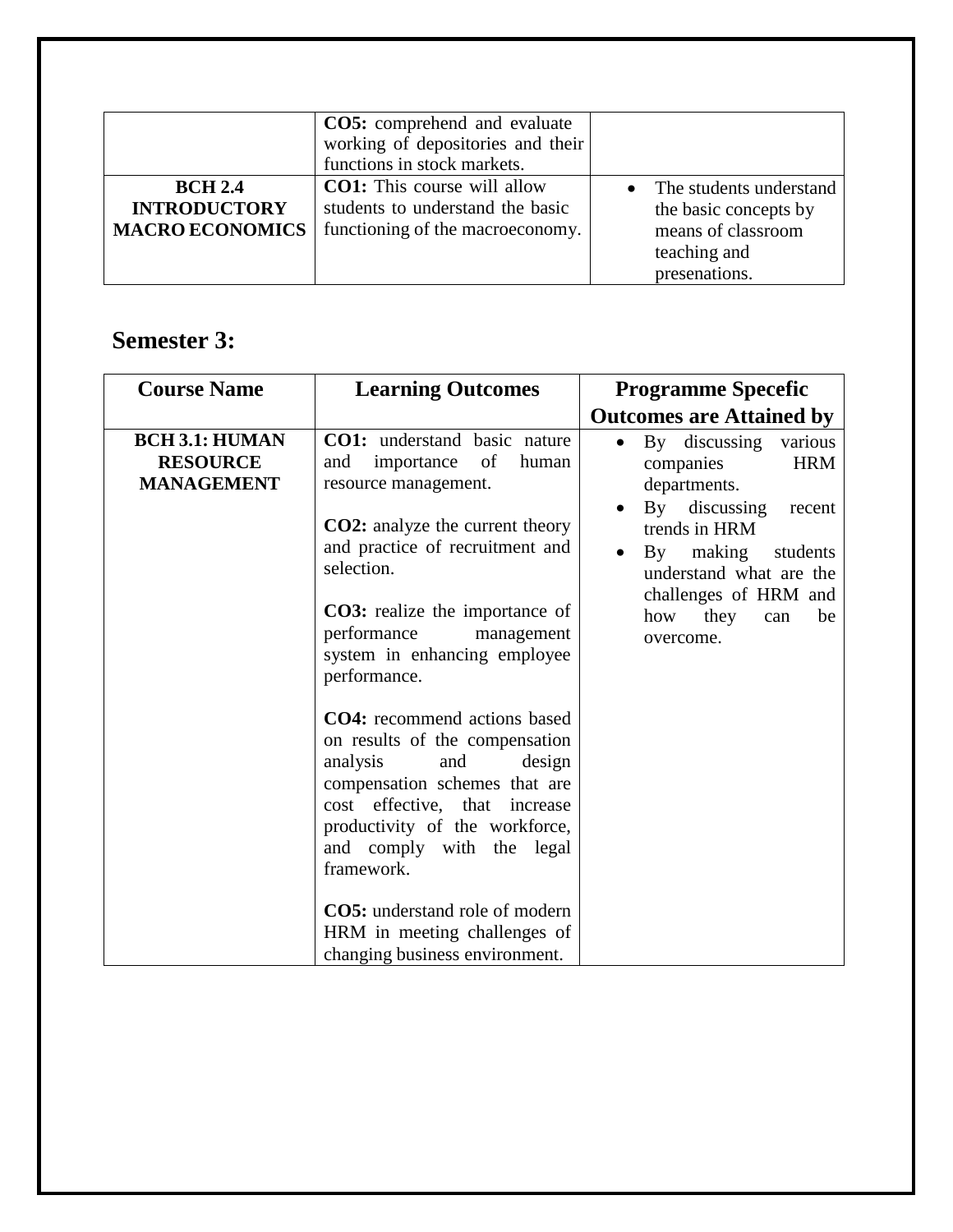| <b>BCH 3.2: INCOME</b><br><b>TAX LAW AND</b><br><b>PRACTICE</b> | <b>CO1:</b><br>understand<br>the<br>basic<br>concepts in the law of income<br>tax and determine the residential<br>status of different persons.<br><b>CO2</b> : identify the five heads in<br>which income is categorised and<br>compute income under the heads<br>'Salaries' and 'Income from<br>HouseProperty'.<br><b>CO3</b> : compute income under the<br>head ' Profits and gains of<br>business or profession', 'Capital<br>gains' and 'Income from other<br>sources'.<br><b>CO4:</b><br>understand<br>clubbing<br>provisions, aggregate<br>income<br>after set-offand carry forward of<br>losses, and deductions allowed<br>under the Income Tax Act; and<br>further<br>taxable<br>compute<br>to<br>income and tax liability of | By practically showing<br>them the income tax<br>website.<br>By practically doing<br>income tax return.<br>By making them<br>understand about income<br>tax act. |
|-----------------------------------------------------------------|----------------------------------------------------------------------------------------------------------------------------------------------------------------------------------------------------------------------------------------------------------------------------------------------------------------------------------------------------------------------------------------------------------------------------------------------------------------------------------------------------------------------------------------------------------------------------------------------------------------------------------------------------------------------------------------------------------------------------------------|------------------------------------------------------------------------------------------------------------------------------------------------------------------|
|                                                                 | individuals and firms.<br><b>CO5:</b> develop the ability to file<br>online returns of income.                                                                                                                                                                                                                                                                                                                                                                                                                                                                                                                                                                                                                                         |                                                                                                                                                                  |
| <b>BCH 3.3:</b>                                                 |                                                                                                                                                                                                                                                                                                                                                                                                                                                                                                                                                                                                                                                                                                                                        |                                                                                                                                                                  |
|                                                                 | <b>CO1:</b> understand the evolution                                                                                                                                                                                                                                                                                                                                                                                                                                                                                                                                                                                                                                                                                                   | By providing deep                                                                                                                                                |
| <b>MANAGEMENT</b>                                               | of management and apprehend                                                                                                                                                                                                                                                                                                                                                                                                                                                                                                                                                                                                                                                                                                            | knowledge about the                                                                                                                                              |
| PRINCIPLES AND<br><b>APPLICATIONS</b>                           | itseffect on future managers.                                                                                                                                                                                                                                                                                                                                                                                                                                                                                                                                                                                                                                                                                                          | different concepts of                                                                                                                                            |
|                                                                 | <b>CO2</b> : analyze how organisations<br>adapt to an uncertain<br>environment                                                                                                                                                                                                                                                                                                                                                                                                                                                                                                                                                                                                                                                         | management.<br>By discussion about<br>different management<br>gurus.                                                                                             |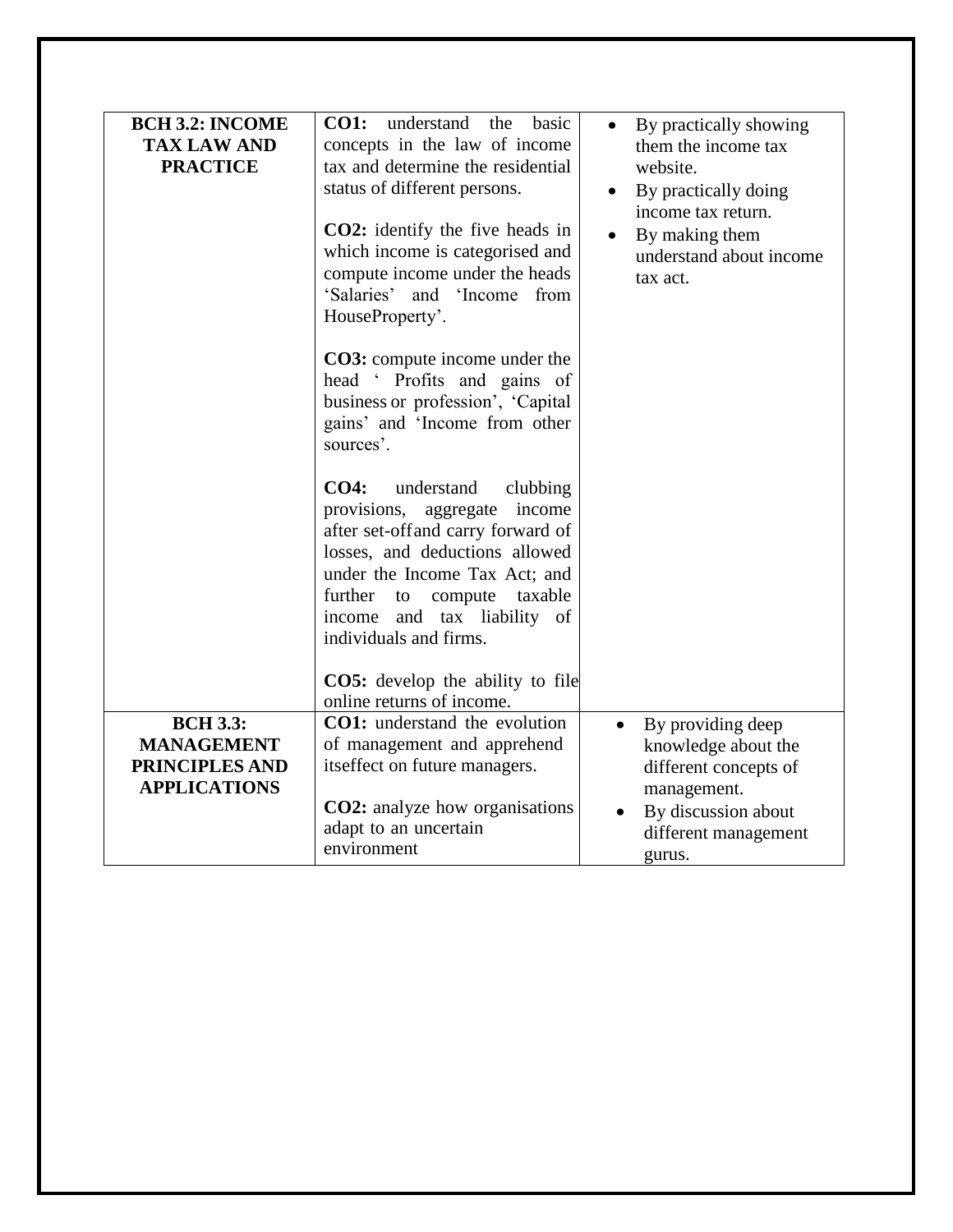| <b>BCH 3.4 INDIAN</b><br><b>ECONOMICS</b> | and decipher decision making<br>techniques managers use to<br>influence and control the internal<br>environment.<br><b>CO3:</b> comprehend the changes<br>happening in organisation<br>structureover time.<br><b>CO4</b> : analyze the relationship<br>amongst functions of<br>management i.e.planning,<br>organizing, directing and<br>controlling.<br><b>CO5:</b> appreciate the changing<br>dynamics of management<br>practice.<br>CO1: This course will help<br>understand<br>the<br>students<br>key<br>issues related to the Indian<br>economy.<br><b>CO2:</b> It will broaden their<br>horizons and enable them to<br>analyze current economic policy<br>thus improving their chances of<br>getting employed, and be more<br>effective, in<br>positions<br>of<br>decision<br>responsibility<br>and<br>making. | By making students<br>understand the paradigm<br>shift of management.<br>giving<br>them<br>By<br>understanding<br>about<br>Indian economy.<br>By discussing economy<br>policy over the time.<br>$\mathbf{By}$<br>encouraging<br>the<br>discussions about Indian<br>economy. |
|-------------------------------------------|---------------------------------------------------------------------------------------------------------------------------------------------------------------------------------------------------------------------------------------------------------------------------------------------------------------------------------------------------------------------------------------------------------------------------------------------------------------------------------------------------------------------------------------------------------------------------------------------------------------------------------------------------------------------------------------------------------------------------------------------------------------------------------------------------------------------|-----------------------------------------------------------------------------------------------------------------------------------------------------------------------------------------------------------------------------------------------------------------------------|
|                                           | <b>CO3</b> : The course also serves as<br>the base for further study of<br>sector specific policy discussion<br>that is pursed in the course in the                                                                                                                                                                                                                                                                                                                                                                                                                                                                                                                                                                                                                                                                 |                                                                                                                                                                                                                                                                             |
| <b>BCH 3.4 ENGLISH</b>                    | next semester.<br><b>CO-1:</b> The course introduces<br>students to, and familiarises<br>them<br>with, the basic concepts of<br>language and linguistic theories.                                                                                                                                                                                                                                                                                                                                                                                                                                                                                                                                                                                                                                                   | By telling and discussing<br>with them how language<br>is important aspect.<br>By giving different<br>assignment and project<br>work about linguistic<br>theories                                                                                                           |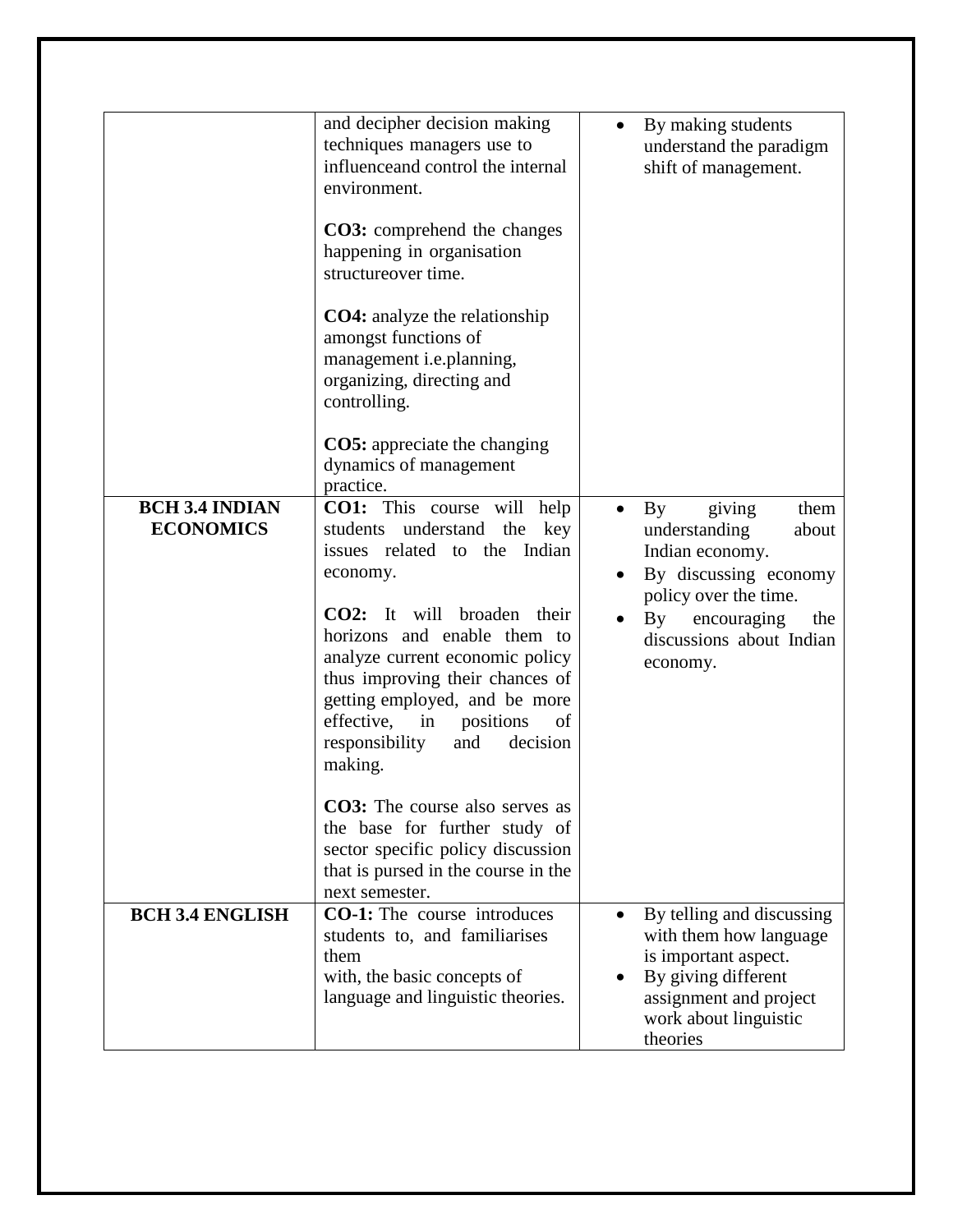| <b>BCH 3.4(c):</b><br><b>FUNDAMENTALS OF</b> | <b>CO1:</b> learn the basic concepts<br>and principles of marketing and                                                                                                                                | giving<br>By<br>them                                                                                                                                                    |
|----------------------------------------------|--------------------------------------------------------------------------------------------------------------------------------------------------------------------------------------------------------|-------------------------------------------------------------------------------------------------------------------------------------------------------------------------|
|                                              |                                                                                                                                                                                                        | knowledge about market                                                                                                                                                  |
| <b>MARKETING (</b>                           | to develop their conceptual skill                                                                                                                                                                      | and marketing.                                                                                                                                                          |
| <b>Generic Elective</b> )                    | to be able to manage marketing                                                                                                                                                                         | different<br>By<br>giving                                                                                                                                               |
|                                              | operations of a business firm.                                                                                                                                                                         | projects on marketing.                                                                                                                                                  |
|                                              | <b>CO2</b> : understand the<br>complexities involved in various<br>targeting and positioning<br>decisions.                                                                                             | different<br>By<br>giving<br>assignment and<br>other<br>work related to different<br>concept and theories of<br>marketing.                                              |
|                                              | <b>CO3:</b> take effective decisions<br>for launching new products<br>and tounderstand the<br>implications of different pricing<br>strategies.                                                         |                                                                                                                                                                         |
|                                              | <b>CO4:</b> develop the skills to design                                                                                                                                                               |                                                                                                                                                                         |
|                                              | the promotion-mix strategies                                                                                                                                                                           |                                                                                                                                                                         |
|                                              | <b>CO5:</b> familiarize about the<br>current trends in marketing to<br>takeproactive measures while<br>taking marketing decisions                                                                      |                                                                                                                                                                         |
| $BCH 3.5(a)$ : E-                            | <b>CO1:</b> understand the basics of                                                                                                                                                                   | By giving knowledge about                                                                                                                                               |
| <b>COMMERCE</b>                              | E-commerce, current and                                                                                                                                                                                | different business models                                                                                                                                               |
|                                              | emergingbusiness models.                                                                                                                                                                               | of e commerce.                                                                                                                                                          |
|                                              | <b>CO2</b> : familarize with basic<br>business operations such as<br>sales, marketing, HR etc. on the<br>web.<br><b>CO3</b> : enhance the students' skills<br>for designing and developing<br>website. | By giving different projects<br>$\bullet$<br>on E-commerce.<br>By making students<br>understand the importance<br>of security and privacy in<br>digital technology time |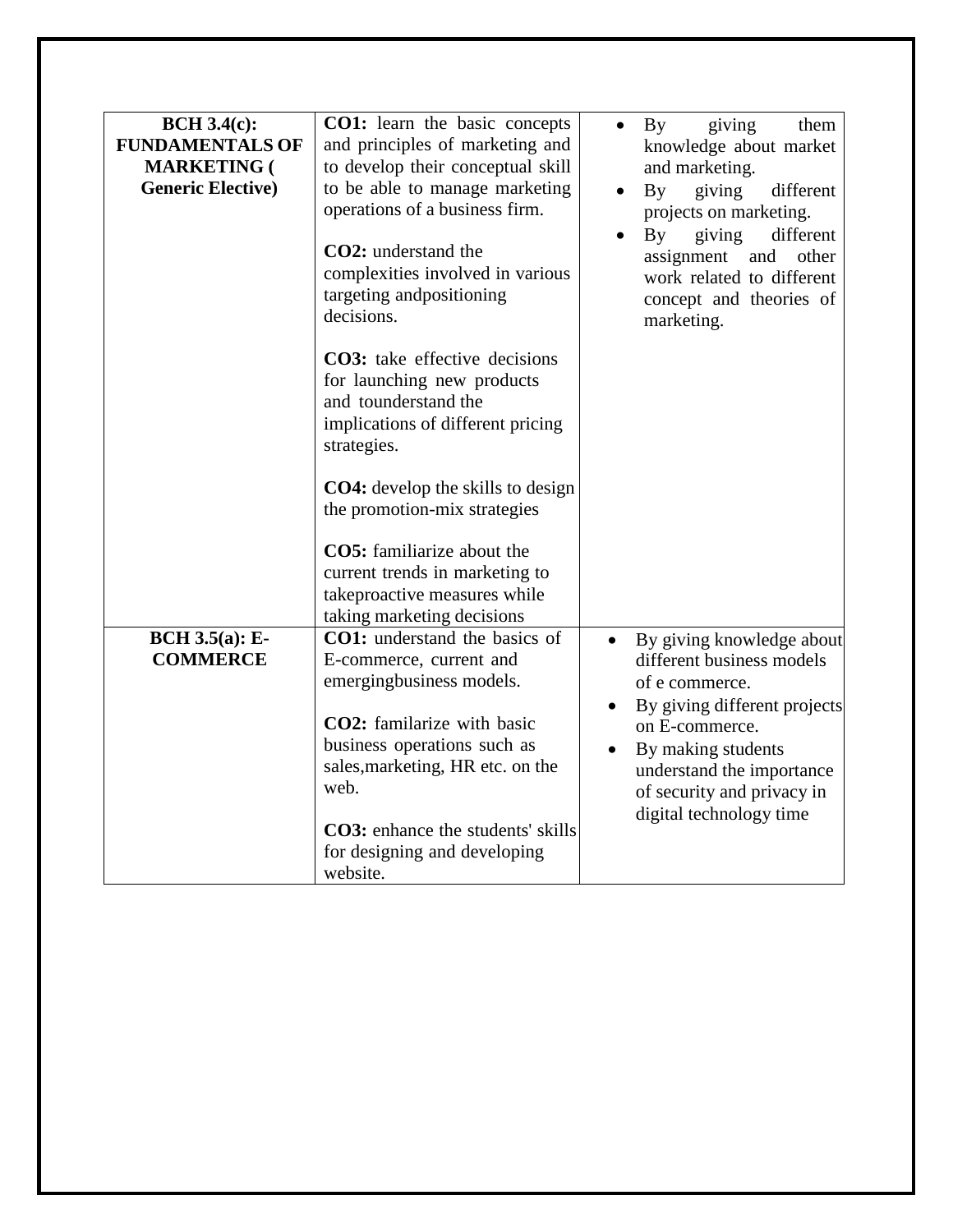|                    | <b>CO4:</b> identify the emerging modes  |                                 |
|--------------------|------------------------------------------|---------------------------------|
|                    | of e-payment.                            |                                 |
|                    |                                          |                                 |
|                    | <b>CO5:</b> understand the importance    |                                 |
|                    | of security, privacy, ethical and        |                                 |
|                    | legal issues of e-commerce.              |                                 |
| <b>BCH 3.5(B):</b> | <b>CO1:</b> understand the concept of    | making<br>$\mathbf{By}$<br>them |
| PERSONAL TAX       | tax planning, use the residential        | understand the concept          |
| <b>PLANNING</b>    | status to plan the scope of income       | of tax planning.                |
|                    | and devise tax planning strategy         | By giving practical             |
|                    | in relation to agricultural income.      | knowledge about tax             |
|                    |                                          | planning.                       |
|                    | <b>CO2</b> : apply critical thinking and | By providing different          |
|                    | problem solving skills related to        | projects<br>on<br>tax           |
|                    | minimization of tax liability of         | planning.                       |
|                    | individuals with respect to salary       |                                 |
|                    | income and understand how to             |                                 |
|                    | develop efficient pay packages.          |                                 |
|                    |                                          |                                 |
|                    | <b>CO3:</b><br>devise<br>tax<br>planning |                                 |
|                    | strategies in relation to house          |                                 |
|                    | property and understand the              |                                 |
|                    | presumptive scheme of taxation           |                                 |
|                    | of computing business income.            |                                 |
|                    |                                          |                                 |
|                    | <b>CO4:</b> use Indexation technique to  |                                 |
|                    | reduce capital gains tax and learn       |                                 |
|                    | about<br>specific<br>exemptions          |                                 |
|                    | available from capital gains.            |                                 |
|                    | <b>CO5:</b> use deductions to reduce     |                                 |
|                    | taxable income and use rebates to        |                                 |
|                    |                                          |                                 |
|                    | reduce tax liability.                    |                                 |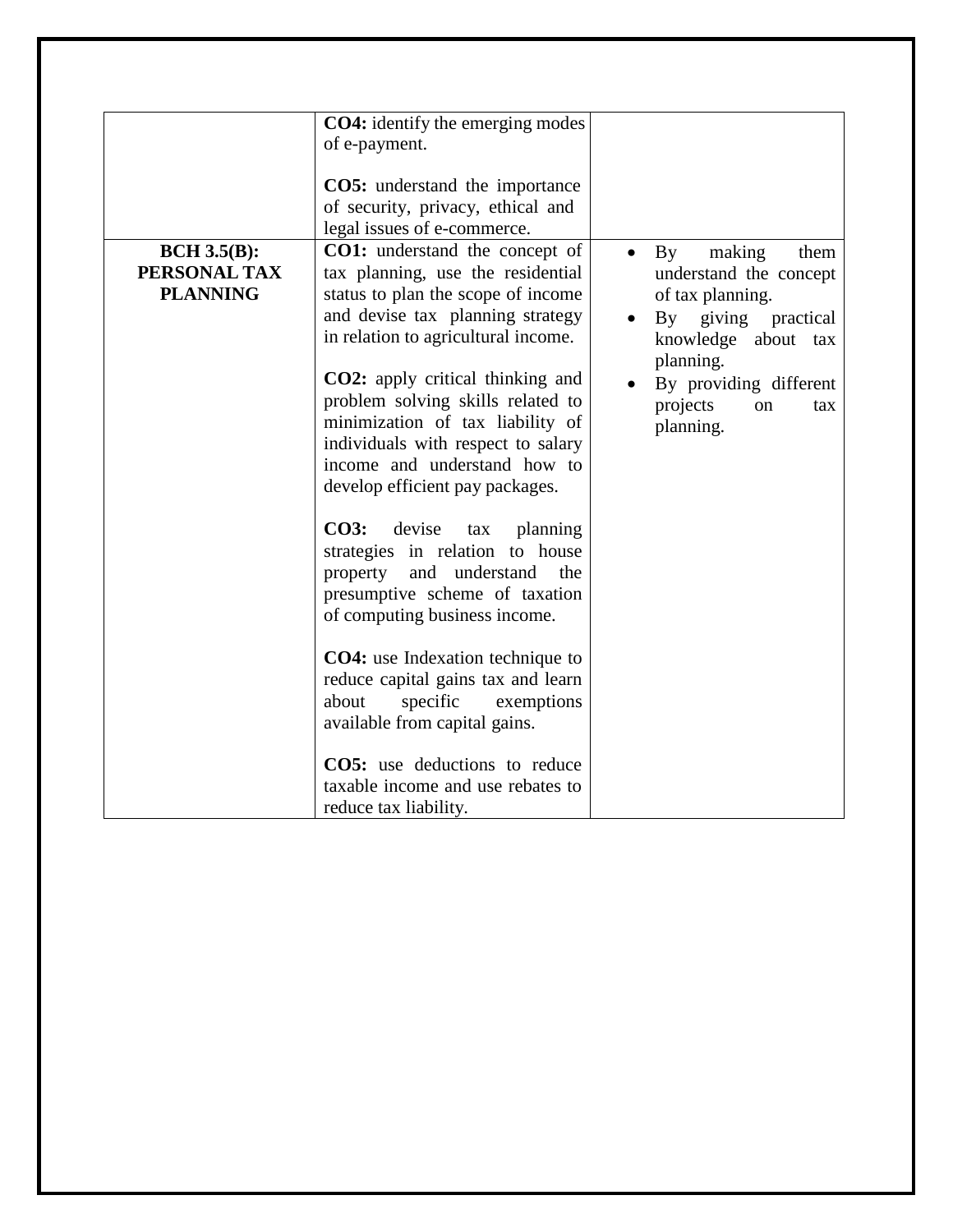### **Semester 4:**

| <b>Course Name</b>                        | <b>Learning Outcomes</b>                                                                                                                                                                                                                                                                                                                 | <b>Programme Specefic</b>                                                                                                                                                                                                                            |
|-------------------------------------------|------------------------------------------------------------------------------------------------------------------------------------------------------------------------------------------------------------------------------------------------------------------------------------------------------------------------------------------|------------------------------------------------------------------------------------------------------------------------------------------------------------------------------------------------------------------------------------------------------|
|                                           |                                                                                                                                                                                                                                                                                                                                          | <b>Outcomes are Attained by</b>                                                                                                                                                                                                                      |
| <b>BCH 4.1: COST</b><br><b>ACCOUNTING</b> | CO1: understand thoroughly the<br>conceptual framework of Cost<br>Accounting; identification<br>of<br>differences<br>different<br>between<br>financial and cost accounting;<br>cost concepts and elements of<br>cost; preparation of cost sheet.<br><b>CO2:</b> understand the accounting<br>and control of material and labour<br>cost. | By giving them full<br>knowledge<br>about<br>conceptual framework<br>of cost accounting.<br>By making them able to<br>understand<br>the<br>cost<br>sheets.<br>giving<br>By<br>them<br>different projects and<br>assignments related to<br>the topic. |
|                                           | develop<br><b>CO3:</b><br>ability<br>to<br>classification,<br>understand<br>allocation, apportionment<br>and<br>absorption of overheads in cost<br>determination; under and over<br>of<br>absorption<br>overheads;<br>treatment of various item of<br>overheads.                                                                         |                                                                                                                                                                                                                                                      |
|                                           | <b>CO4:</b> develop ability to calculate<br>of products, jobs,<br>cost<br>the<br>contracts, processes and services<br>after understanding the<br>basic<br>concepts and processes involved<br>in them.                                                                                                                                    |                                                                                                                                                                                                                                                      |
|                                           | $CO5$ :<br>understand<br>cost<br>book<br>accounting<br>keeping<br>systems and                                                                                                                                                                                                                                                            |                                                                                                                                                                                                                                                      |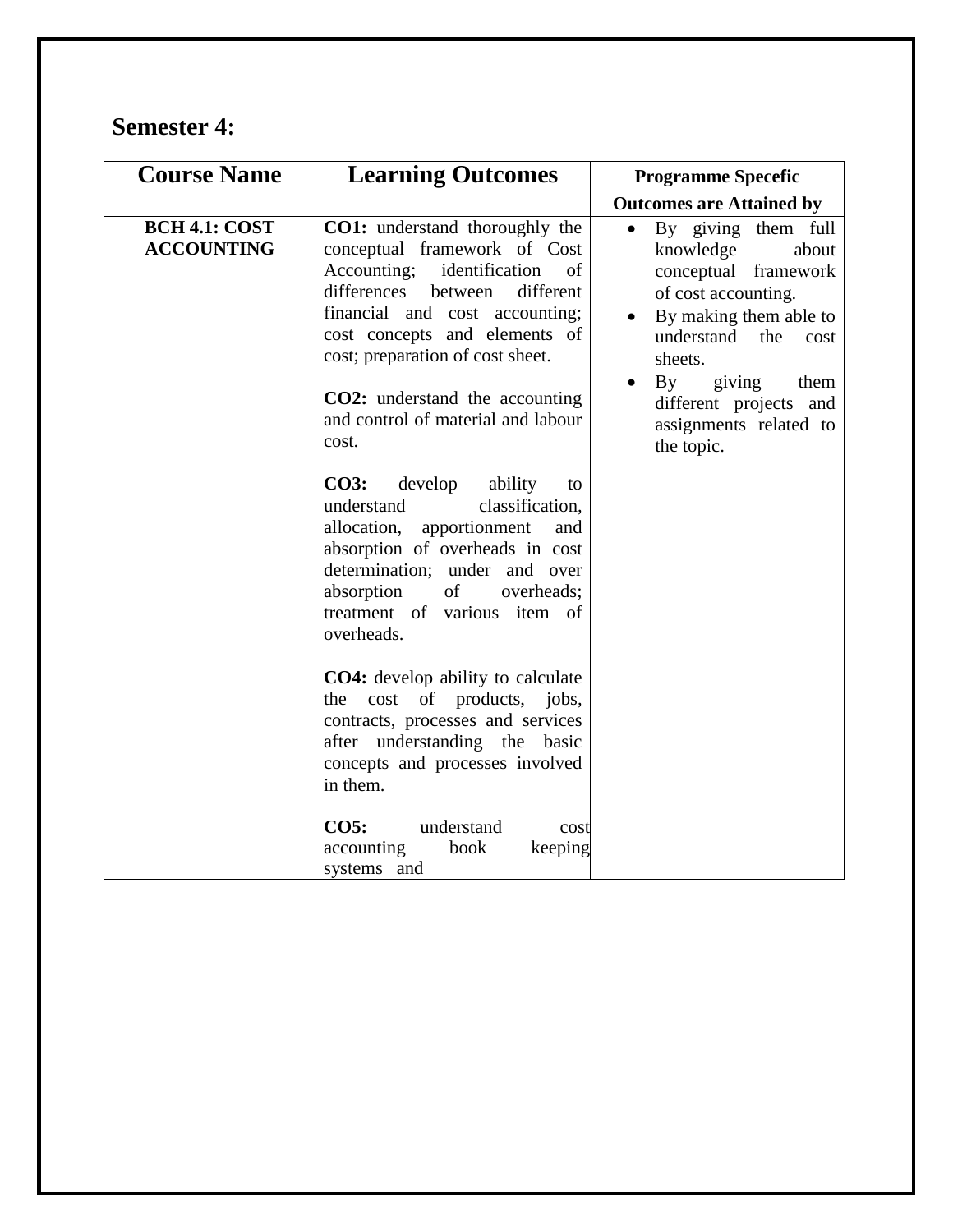|                                                                       | reconciliation of cost and financial<br>account profits                                                                                                                                                                                                                                                          |                                                                                                                                                                |
|-----------------------------------------------------------------------|------------------------------------------------------------------------------------------------------------------------------------------------------------------------------------------------------------------------------------------------------------------------------------------------------------------|----------------------------------------------------------------------------------------------------------------------------------------------------------------|
| <b>BCH 4.2: BUSINESS</b><br><b>MATHEMATICS</b>                        | <b>CO1:</b> comprehend the concept of<br>systematic<br>processing<br>and<br>interpreting the information in<br>quantitative terms to arrive at an<br>optimum solution to business<br>problems.                                                                                                                   | By explaining different<br>mathematical tools.<br>By giving them projects<br>about different concepts<br>of mathemativs.                                       |
|                                                                       | <b>CO2:</b> develop proficiency in<br>using different mathematical tools<br>(matrices,<br>calculus,<br>linear<br>programming, and mathematics<br>of finance) in solving daily life<br>problems.                                                                                                                  |                                                                                                                                                                |
|                                                                       | <b>CO3:</b> acquire competence to use<br>computer<br>for<br>mathematical<br>computations, especially with Big<br>data.                                                                                                                                                                                           |                                                                                                                                                                |
|                                                                       | <b>CO4</b> : obtain critical thinking and<br>problem-solving aptitude.                                                                                                                                                                                                                                           |                                                                                                                                                                |
|                                                                       | <b>CO5:</b> evaluate the role played by<br>mathematics in the world of<br>business and economy.                                                                                                                                                                                                                  |                                                                                                                                                                |
| <b>BCH 4.3: COMPUTER</b><br><b>APPLICATIONS IN</b><br><b>BUSINESS</b> | <b>CO1:</b> understand the<br>various<br>concepts and terminologies used<br>in computer networks and internet<br>and be aware of the recent<br>developments in the fast changing<br>digital business world.                                                                                                      | By practically doing Ms<br>$\bullet$<br>word in the computer lab.<br>By practically doing Ms<br>power point in the<br>computer lab.<br>By practically doing Ms |
|                                                                       | CO2: handle document creation<br>for communication.                                                                                                                                                                                                                                                              | excel in the computer lab.<br>By practically doing Ms<br>Access in the computer                                                                                |
|                                                                       | CO3: acquire skills to create and<br>make good presentations.                                                                                                                                                                                                                                                    | lab.                                                                                                                                                           |
|                                                                       | <b>CO4:</b> make various computations<br>in the area of accounting and<br>finance and represent the business<br>data using suitable charts. S/He<br>should be able to manipulate and<br>analyze the business data for<br>better understanding<br>of<br>the<br>environment<br>business<br>and<br>decision making. |                                                                                                                                                                |
|                                                                       | CO5: understand and apply the<br>various database concepts and                                                                                                                                                                                                                                                   |                                                                                                                                                                |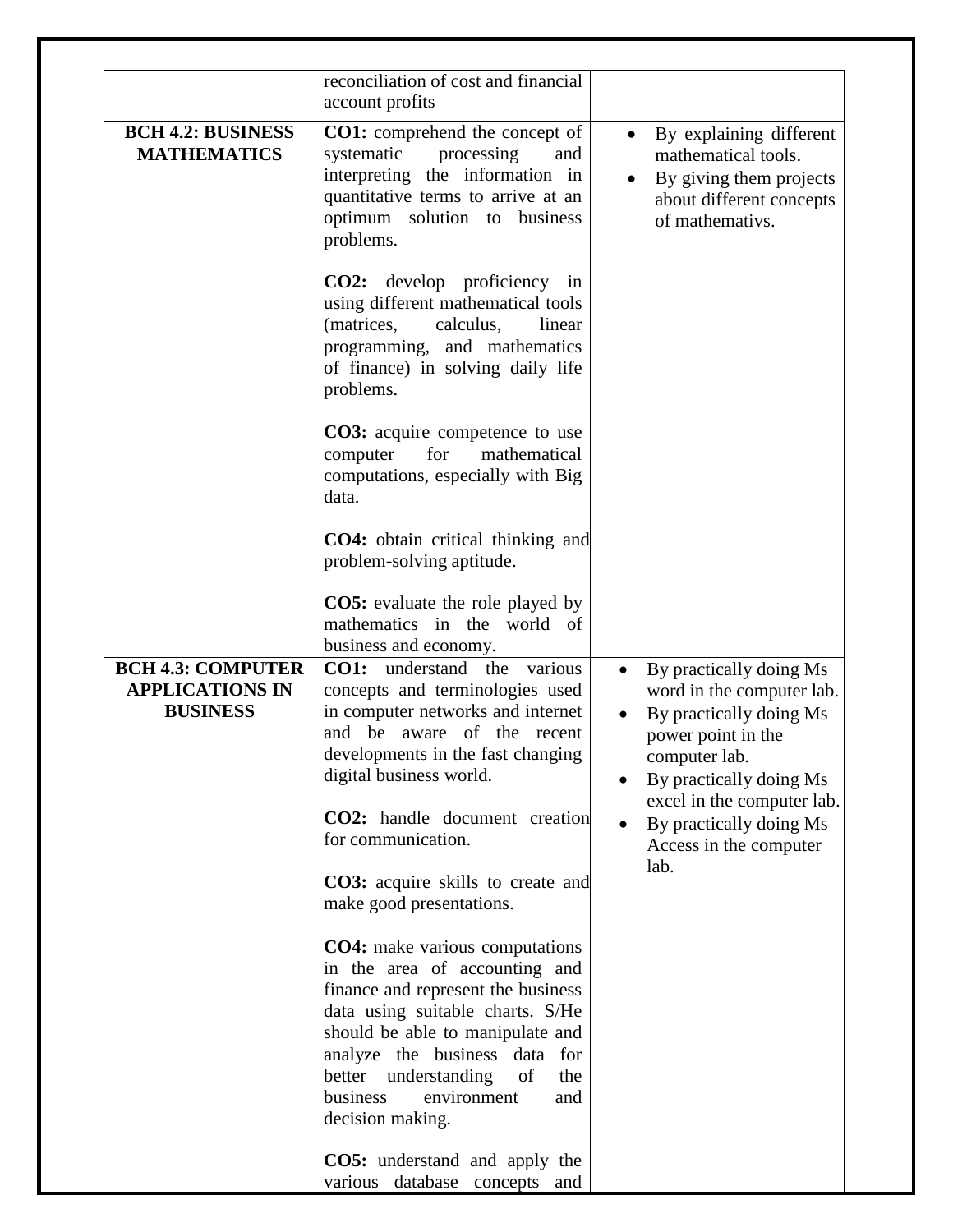|                                                 | tools in the related business areas<br>with the help of suggested popular<br>software.                                                                                                                                                                                                                                                                                                                                                                                                                                                                                                              |                                                                                                                                                                                                                                      |
|-------------------------------------------------|-----------------------------------------------------------------------------------------------------------------------------------------------------------------------------------------------------------------------------------------------------------------------------------------------------------------------------------------------------------------------------------------------------------------------------------------------------------------------------------------------------------------------------------------------------------------------------------------------------|--------------------------------------------------------------------------------------------------------------------------------------------------------------------------------------------------------------------------------------|
| $BCH$ 4.5 $(e)$ : E-FILING<br><b>OF RETURNS</b> | difference<br>the<br><b>CO1:</b><br>know<br>between e-filing and regular filing<br>Income<br>tax<br>returns<br>and<br>οf<br>understand<br>the<br>circumstances<br>when e-filling is mandatory.<br>$CO2$ :<br>understand<br>the<br>basic<br>process of computing taxable<br>income andtax liability, and know<br>about various types of income tax<br>return forms.<br>CO3: understand the concept of<br>advance payment of tax and tax<br>deduction at source and develop<br>the ability of e-filing of TDS<br>returns.<br><b>CO4:</b> become aware of the basic<br>framework and structure of GST, | By practically showing<br>$\bullet$<br>them the income tax<br>website.<br>By practically doing<br>$\bullet$<br>income tax return.<br>$\mathbf{B}\mathbf{v}$<br>making<br>them<br>$\bullet$<br>understand<br>about<br>income tax act. |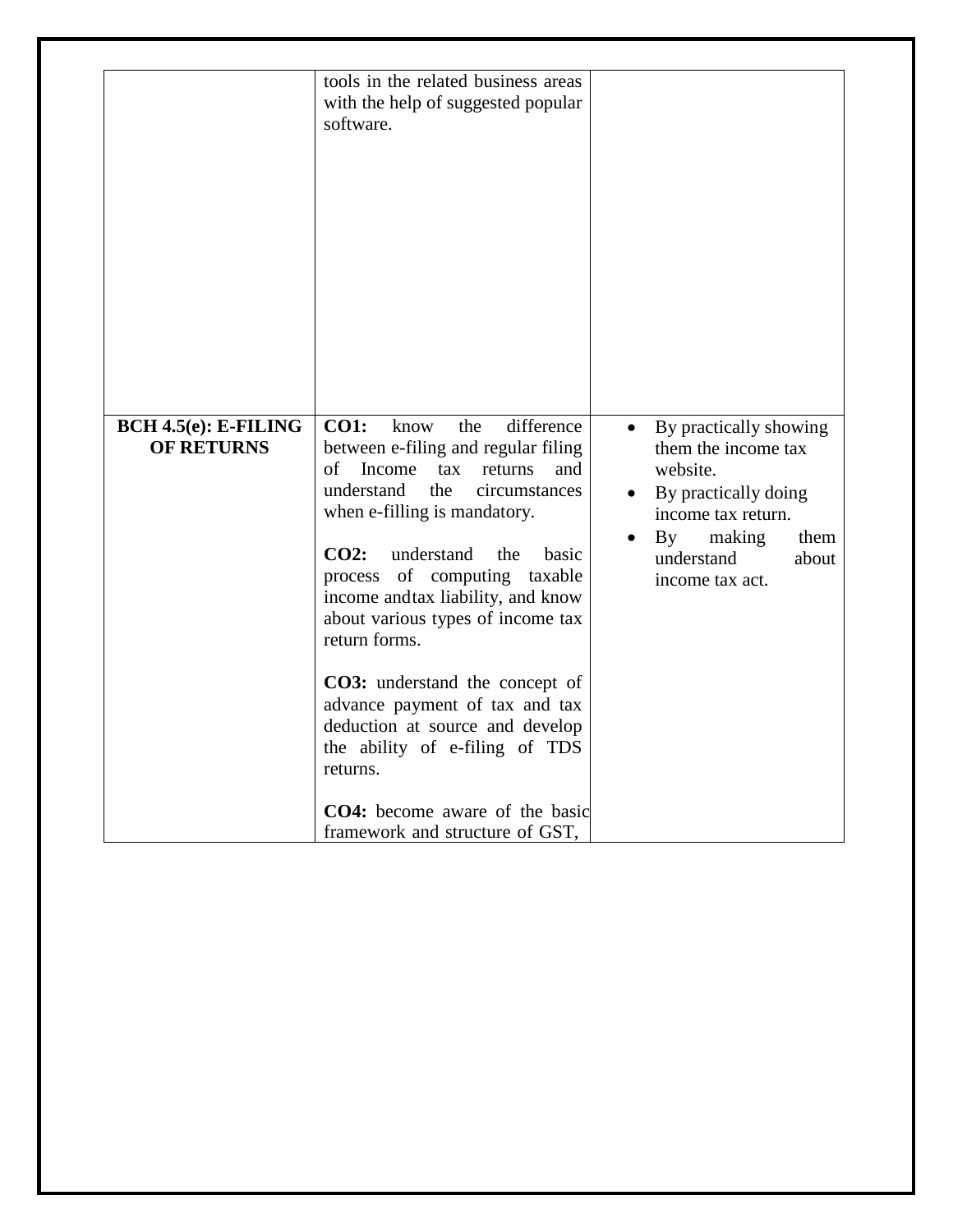|                                         | including the meaning of input<br>tax credit and the process of its<br>utilization.                                                                                                                                                   |                                                                                                                                                                                             |
|-----------------------------------------|---------------------------------------------------------------------------------------------------------------------------------------------------------------------------------------------------------------------------------------|---------------------------------------------------------------------------------------------------------------------------------------------------------------------------------------------|
|                                         | <b>CO5:</b> know about various types of<br>GST returns and their filing.                                                                                                                                                              |                                                                                                                                                                                             |
| <b>BCH 4.4 INDIAN</b><br><b>ECONOMY</b> | <b>CO1:</b> Students will have<br>capability to understand<br>governmentpolicies and will<br>enable informed participation in<br>economic decision<br>making, thus improving their<br>employment prospects and career<br>advancement. | giving<br>$\mathbf{B}\mathbf{v}$<br>them<br>understanding<br>about<br>Indian economy.<br>By discussing<br>economy policy over<br>the time.<br>By encouraging<br>the<br>discussions<br>about |

#### **Semester 5:**

| <b>Course Name</b>                                | <b>Learning Outcomes</b>                                                                                                                                                                                           | <b>Programme Specific</b>                                                                                               |
|---------------------------------------------------|--------------------------------------------------------------------------------------------------------------------------------------------------------------------------------------------------------------------|-------------------------------------------------------------------------------------------------------------------------|
|                                                   |                                                                                                                                                                                                                    | <b>Outcomes are</b><br><b>Attained by</b>                                                                               |
| <b>BCH 5.1: PRINCIPLES</b><br><b>OF MARKETING</b> | <b>CO1:</b> develop understanding of<br>basic concepts of marketing,                                                                                                                                               | The<br>students<br>$\bullet$<br>understand<br>basic                                                                     |
|                                                   | marketing<br>philosophies<br>and<br>environmental<br>conditions<br>effecting marketing decisions of a<br>firm.                                                                                                     | concepts of marketing<br>its philosophies and<br>marketing<br>decisions<br>of a firm by means of<br>classroom teaching. |
|                                                   | <b>CO2</b> : understand the dynamics<br>of consumer behaviour and<br>processof market selection<br>through STP stages.                                                                                             | The students analyze<br>the process of value<br>creation<br>through<br>product development,<br>pricing<br>and<br>its    |
|                                                   | <b>CO3</b> : understand and analyze the<br>process of value creation through<br>marketing decisions involving<br>product development.                                                                              | distribution<br>by<br>discussing<br>real<br>examples.<br>The students know the                                          |
|                                                   | <b>CO4:</b> understand and analyze the<br>process of value creation through<br>marketing decisions involving<br>product pricing and its<br>distribution.                                                           | process of product<br>promotion and various<br>developments<br>1n<br>marketing<br>area<br>by<br>solving case studies.   |
|                                                   | <b>CO5:</b> understand and analyze the<br>process of value creation through<br>marketing decisions involving<br>product promotion and also to<br>equip them with the knowledge of<br>various<br>developments<br>1n |                                                                                                                         |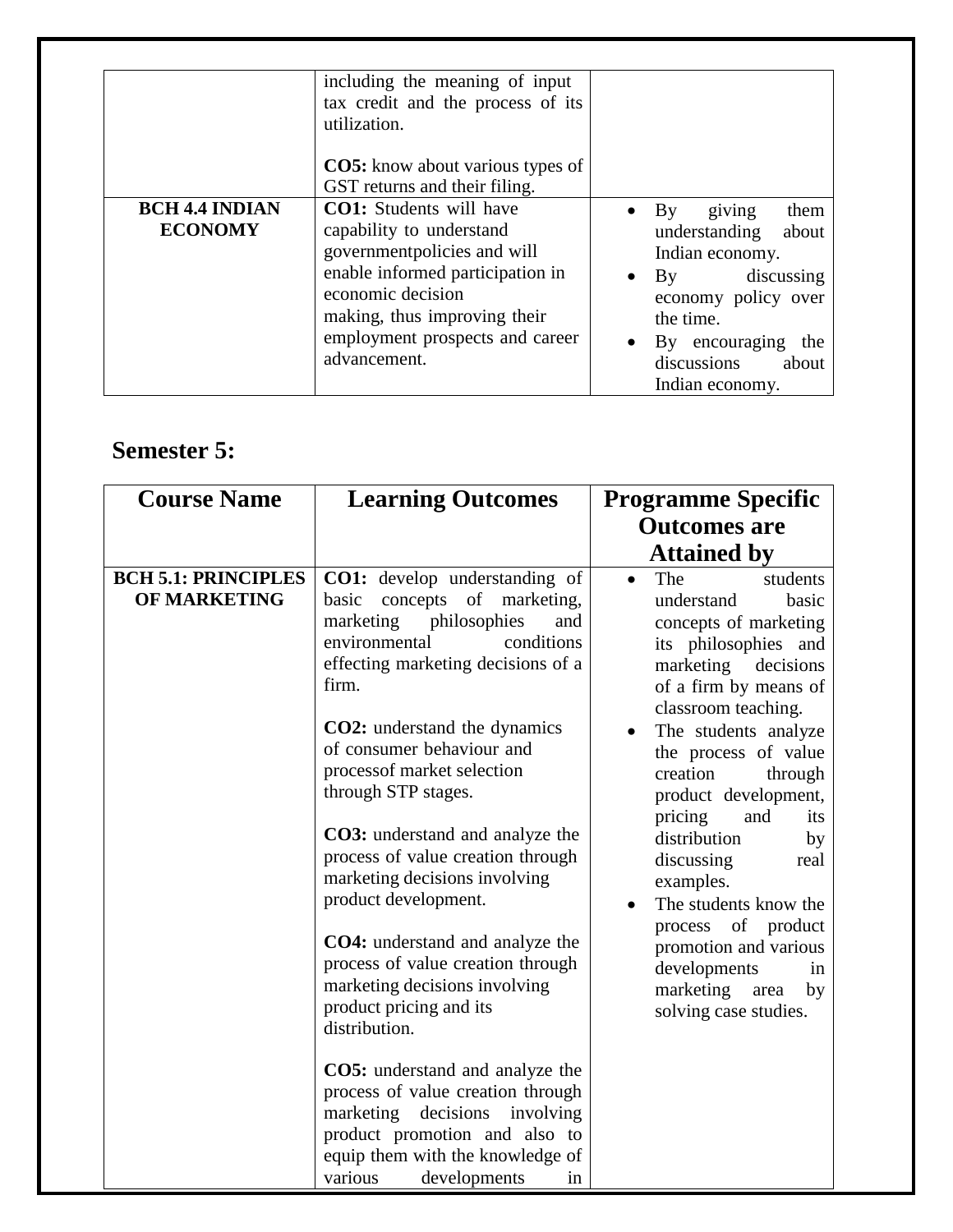|                                                       | marketing area that may govern<br>marketing decisions of a firm.                                                                                                                                                                                                                                                                                                                                                                                                                                                                |
|-------------------------------------------------------|---------------------------------------------------------------------------------------------------------------------------------------------------------------------------------------------------------------------------------------------------------------------------------------------------------------------------------------------------------------------------------------------------------------------------------------------------------------------------------------------------------------------------------|
| <b>BCH 5.2: FINANCIAL</b><br><b>MANAGEMENT</b>        | <b>CO1</b> : - explain the nature and<br>scope of financial management<br>aswell as time value of money and<br>risk return trade off.<br>$CO2$ : - analyze capital budgeting<br>process and capital budgeting<br>techniques.<br>CO3: - estimate various capital<br>structure theories and factors<br>affecting capital structure decisions<br>in a firm.<br><b>CO4:</b> - critically examine<br>various theories of dividend and<br>factors affecting dividend policy.<br><b>CO5:</b> - evaluate working capital<br>requirement |
| BCH 5.3(a):<br><b>MANAGEMENT</b><br><b>ACCOUNTING</b> | <b>CO1:</b> understand thoroughly<br>different forms of accounting-<br>Financial, Cost and Managerial;                                                                                                                                                                                                                                                                                                                                                                                                                          |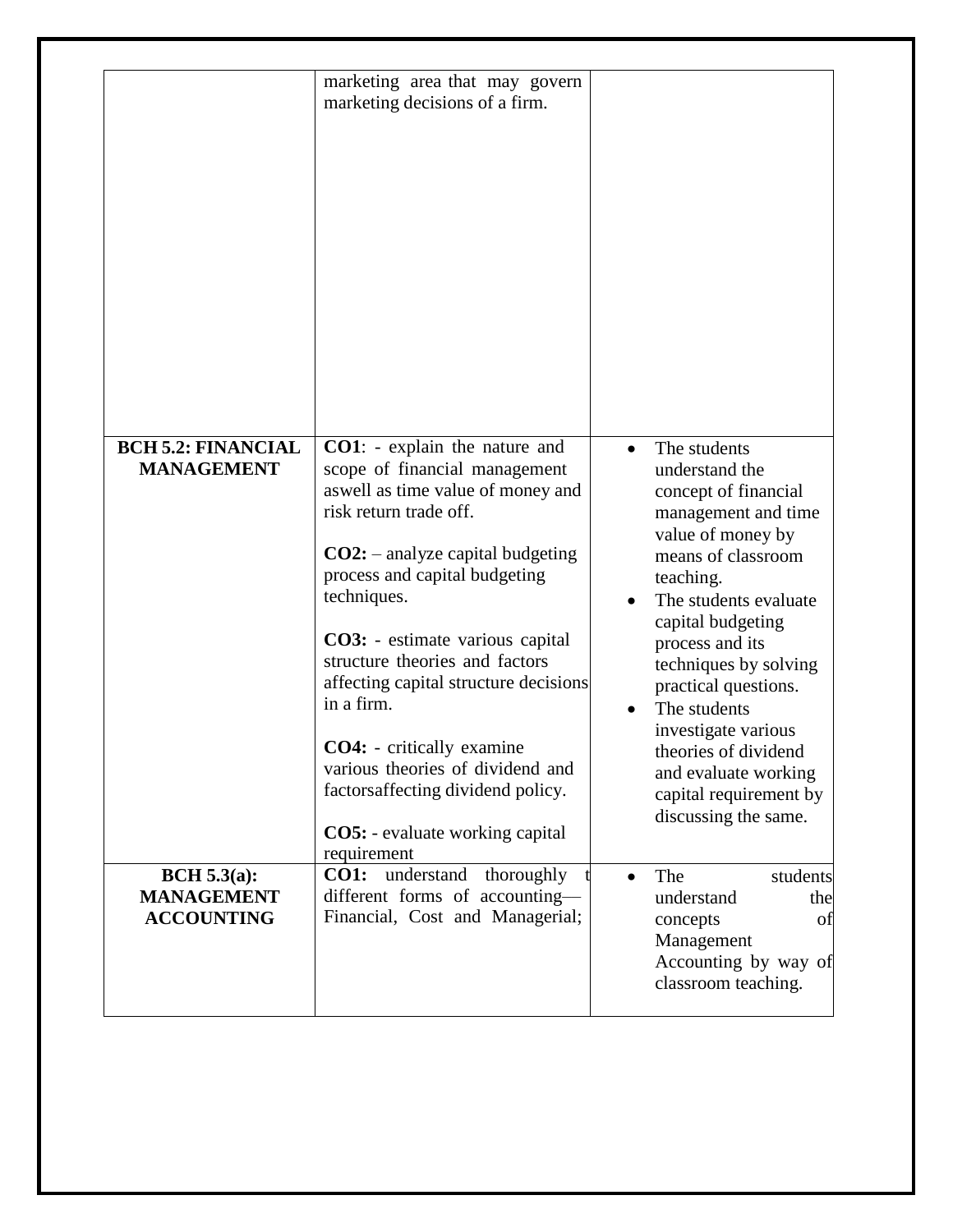|                                                         | distinction between cost control<br>and cost reduction.<br><b>CO2:</b> understand the concept of<br>marginal<br>cost<br>and<br>marginal<br>costing; preparation of income<br>statements using absorption and<br>variable costing; learning of cost-<br>volume-profit analysis and break-<br>even analysis using mathematical<br>and graphical approaches; and the<br>application in businesses. | students<br>The<br>prepare<br>$\bullet$<br>income statements using<br>absorption and variable<br>costing and understand<br>cost-volume-profit<br>analysis and break-even<br>analysis<br>by<br>using<br>mathematical<br>and<br>graphical approaches.<br>The students recognize<br>relevant and irrelevant<br>and<br>budgetary<br>costs<br>by<br>control<br>system |
|---------------------------------------------------------|-------------------------------------------------------------------------------------------------------------------------------------------------------------------------------------------------------------------------------------------------------------------------------------------------------------------------------------------------------------------------------------------------|------------------------------------------------------------------------------------------------------------------------------------------------------------------------------------------------------------------------------------------------------------------------------------------------------------------------------------------------------------------|
|                                                         | <b>CO3:</b> understand the concept of<br>relevant and irrelevant costs and<br>make decisions related to different<br>business situations using marginal<br>costing and differential costing<br>techniques.                                                                                                                                                                                      | solving<br>practical<br>questions.                                                                                                                                                                                                                                                                                                                               |
|                                                         | <b>CO4:</b><br>understand<br>budgetary<br>system as<br>a tool of<br>control<br>managerial planning and control;<br>ability to prepare various types of<br>budget. Ability to understand<br>standard costing system as a tool<br>of managerial control; calculation<br>of variances in respect of each<br>element of cost and sales; control<br>ratios.                                          |                                                                                                                                                                                                                                                                                                                                                                  |
|                                                         | CO5:<br>understand management<br>of<br>accounting<br>issues<br>Responsibility<br>accounting,<br>Divisional<br>performance<br>Transfer<br>and<br>measurement<br>pricing.                                                                                                                                                                                                                         |                                                                                                                                                                                                                                                                                                                                                                  |
| BCH 5.3(b):<br><b>ORGANISATIONAL</b><br><b>BEHAVIOR</b> | <b>CO1:</b> understand the<br>development of organisational<br>behavior and itsimportance in<br>managing people at the<br>workplace.<br><b>CO2</b> : understand how individuals<br>behave under different conditions<br>and why individuals behave as<br>they do.<br><b>CO3:</b> appreciate different theories                                                                                  | The students<br>understand concept of<br>organisational behavior<br>and its importance by<br>means of classroom<br>teaching.<br>The students know how<br>individuals behave<br>under different<br>conditions by way of<br>discussion.                                                                                                                            |
|                                                         | of motivation.<br><b>CO4:</b> critically evaluate leadership                                                                                                                                                                                                                                                                                                                                    |                                                                                                                                                                                                                                                                                                                                                                  |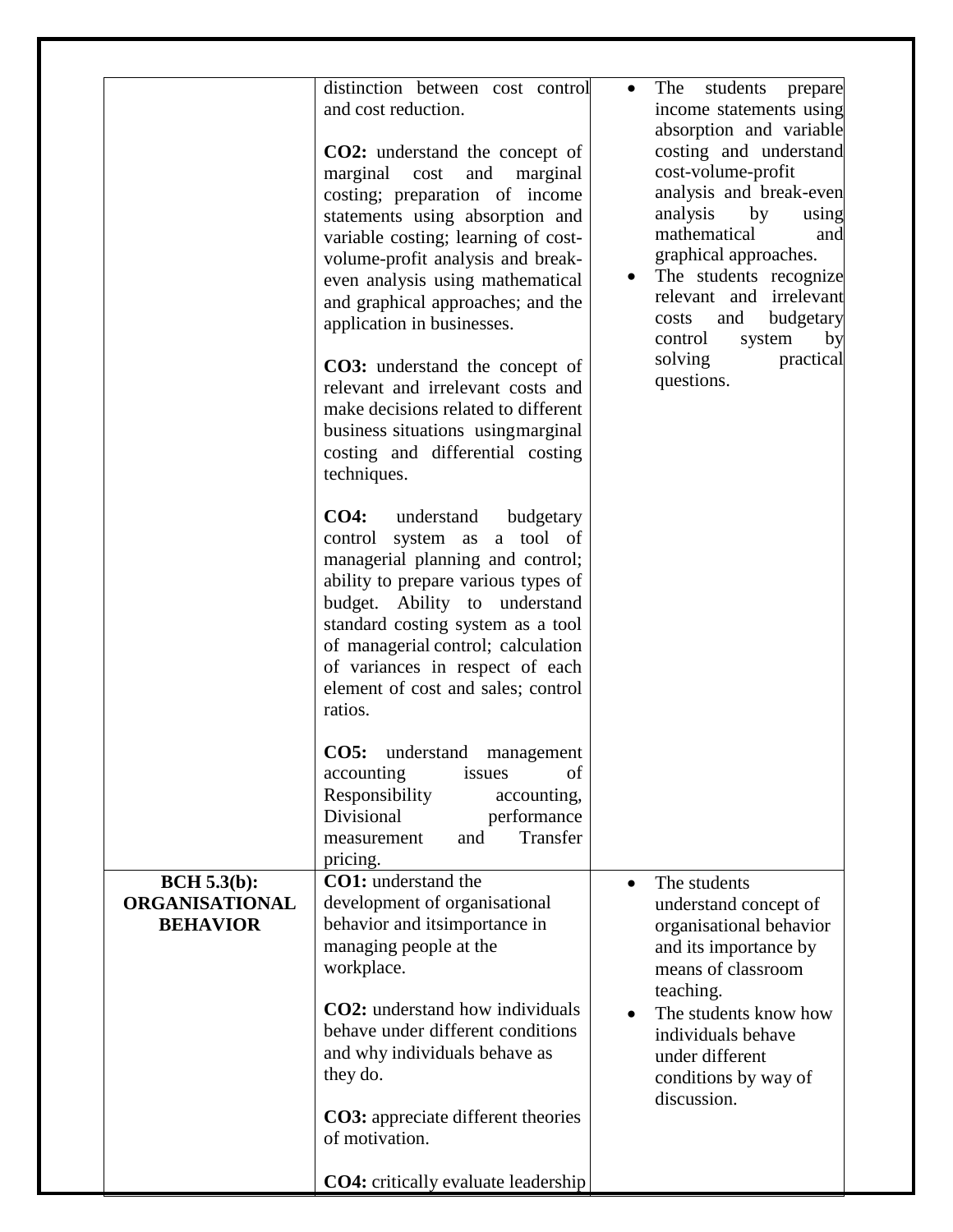|                                                                  | styles and strategies.<br>CO5:<br>critically evaluate<br>the<br>potential effects of organisation<br>culture and stress on behavior in<br>organisation so as to direct the<br>towards<br>predetermined<br>same<br>goals.                                                                                                                                                                                     | The students appraise<br>potential effects of<br>organisation culture and<br>stress on behavior in<br>organization by way of<br>case studies.                                                                                                                                                                                                                |
|------------------------------------------------------------------|--------------------------------------------------------------------------------------------------------------------------------------------------------------------------------------------------------------------------------------------------------------------------------------------------------------------------------------------------------------------------------------------------------------|--------------------------------------------------------------------------------------------------------------------------------------------------------------------------------------------------------------------------------------------------------------------------------------------------------------------------------------------------------------|
| <b>BCH 5.4(c):</b><br><b>ADVERTISING AND</b><br>PERSONAL SELLING | CO1: understand the<br>communication objectives behind<br>advertising and promotions.<br><b>CO2</b> : understand the various<br>advertising and media elements in<br>the advertising decisions.<br><b>CO3</b> : identify the ethical<br>and legal issues of<br>advertising. CO4:<br>comprehend the importance<br>and role of personal selling.<br><b>CO5:</b> understand the<br>process of personal selling. | The students understand<br>the objectives behind<br>advertising and<br>promotions by means of<br>classroom teaching.<br>The students know the<br>various advertising and<br>media elements in the<br>advertising decisions by<br>real life examples.<br>The students identify<br>$\bullet$<br>the importance and role<br>and process of personal<br>selling. |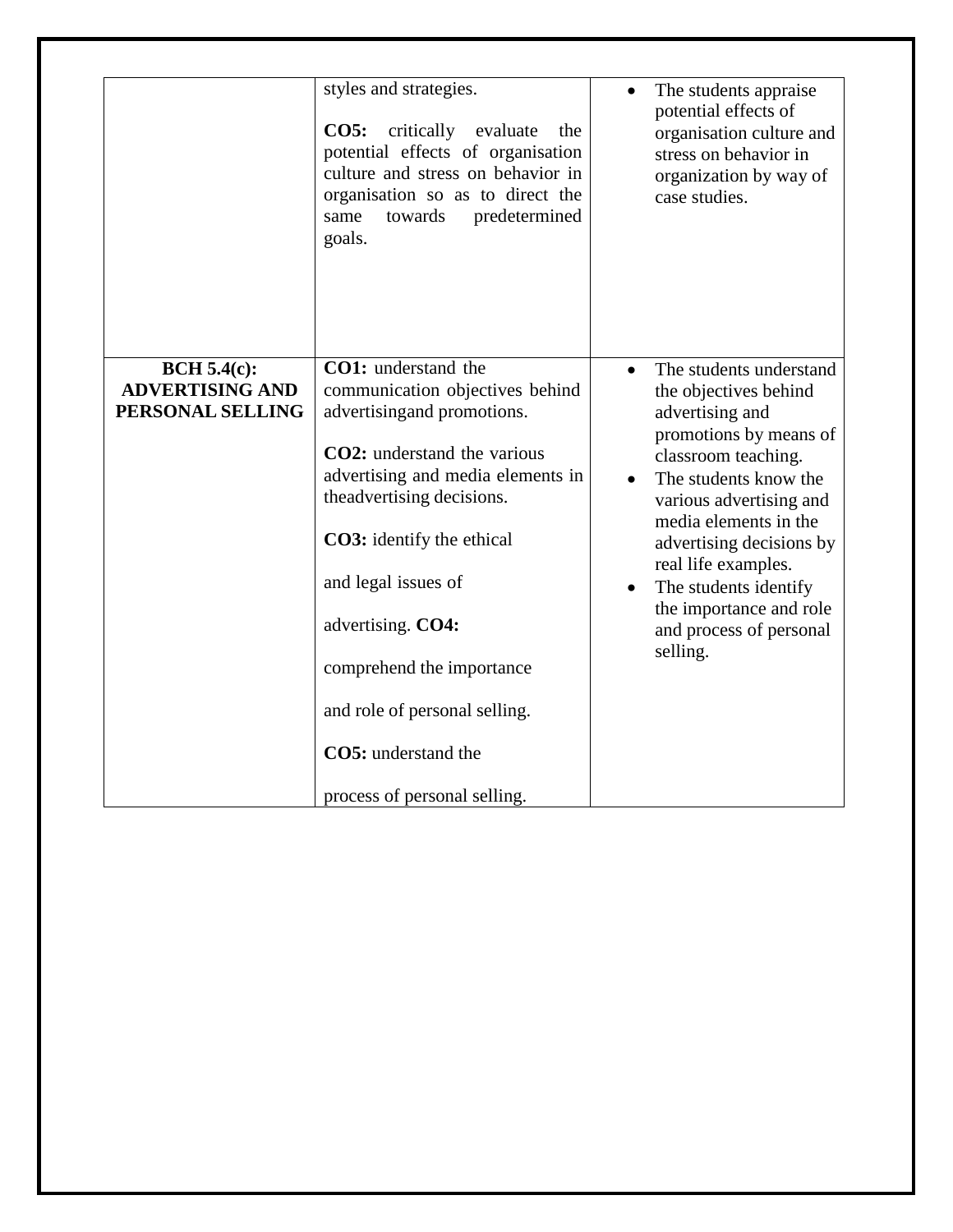### **Semester 6:**

| <b>Course Name</b>                                                                 | <b>Learning Outcomes</b>                                                                                                                                                                                                                                                     |                                                                                                                                                                                                                                                                                                  |
|------------------------------------------------------------------------------------|------------------------------------------------------------------------------------------------------------------------------------------------------------------------------------------------------------------------------------------------------------------------------|--------------------------------------------------------------------------------------------------------------------------------------------------------------------------------------------------------------------------------------------------------------------------------------------------|
| <b>BCH 6.1: AUDITING</b><br><b>AND CORPORATE</b><br><b>GOVERNANCE</b>              | differentiate<br><b>CO1:</b><br>between<br>different aspects of auditing<br>especially for internal check,<br>internal control and for overall<br>corporate governance.                                                                                                      | <b>By</b><br>giving<br>them<br>$\bullet$<br>knowledge<br>about<br>the<br>auditing especially for<br>internal check, internal<br>control and for overall                                                                                                                                          |
|                                                                                    | CO2:<br>understand<br>the<br>of<br>concept<br>corporate<br>governance in<br>organisations and its essence<br>for management.<br><b>CO3:</b> provide and assimilate<br>information leading to failure<br>oforganisation and corporate<br>scams.<br><b>CO4:</b> comprehend the | corporate governance.<br>By making them able to<br>$\bullet$<br>understand<br>the<br>framework<br>governance<br>provided<br>by<br>different<br>regulatory bodies<br>in<br>India and Abroad.<br>$\mathbf{B}\mathbf{y}$<br>encouraging<br>the<br>$\bullet$<br>discussion on ethics in<br>business. |
|                                                                                    | governance framework for an<br>organisationprovided by<br>different regulatory bodies in<br>India and Abroad.<br><b>CO5:</b> recognise the essence of<br>ethics in business.                                                                                                 |                                                                                                                                                                                                                                                                                                  |
| <b>BCH 6.2: GOODS &amp;</b><br><b>SERVICES TAX (GST)</b><br><b>AND CUSTOMS LAW</b> | <b>CO1:</b> connect with the genesis<br>of goods and services<br>tax<br>$(GST)$ ,<br>decipher<br>the<br>constitutional<br>amendment<br>carried out to install GST in<br>India and comprehend the<br>composition and working of<br>GST council.                               | By giving<br>full<br>them<br>$\bullet$<br>knowledge of GST and<br>GST council.<br>By making them able to<br>understand concept of<br>GST law, intra-state and<br>inter-state supply, place<br>of supply and compute<br>the value of supply.                                                      |
|                                                                                    | <b>CO2:</b> understand the meaning<br>of supply under GST law,<br>differentiate<br>between<br>intra-<br>state and inter-state supply,<br>comprehend rules related to the<br>place of supply and compute<br>the value of supply.                                              | giving<br>By<br>practical<br>questions of input tax,<br>reverse<br>charge<br>mechanism<br>of<br>paying<br>GST.                                                                                                                                                                                   |
|                                                                                    | <b>CO3:</b><br>comprehend<br>the<br>utilization of input tax credit,<br>the<br>and<br>reverse<br>charge<br>mechanism of paying GST and<br>to know the procedure for                                                                                                          | $\mathbf{B}\mathbf{v}$<br>giving<br>them                                                                                                                                                                                                                                                         |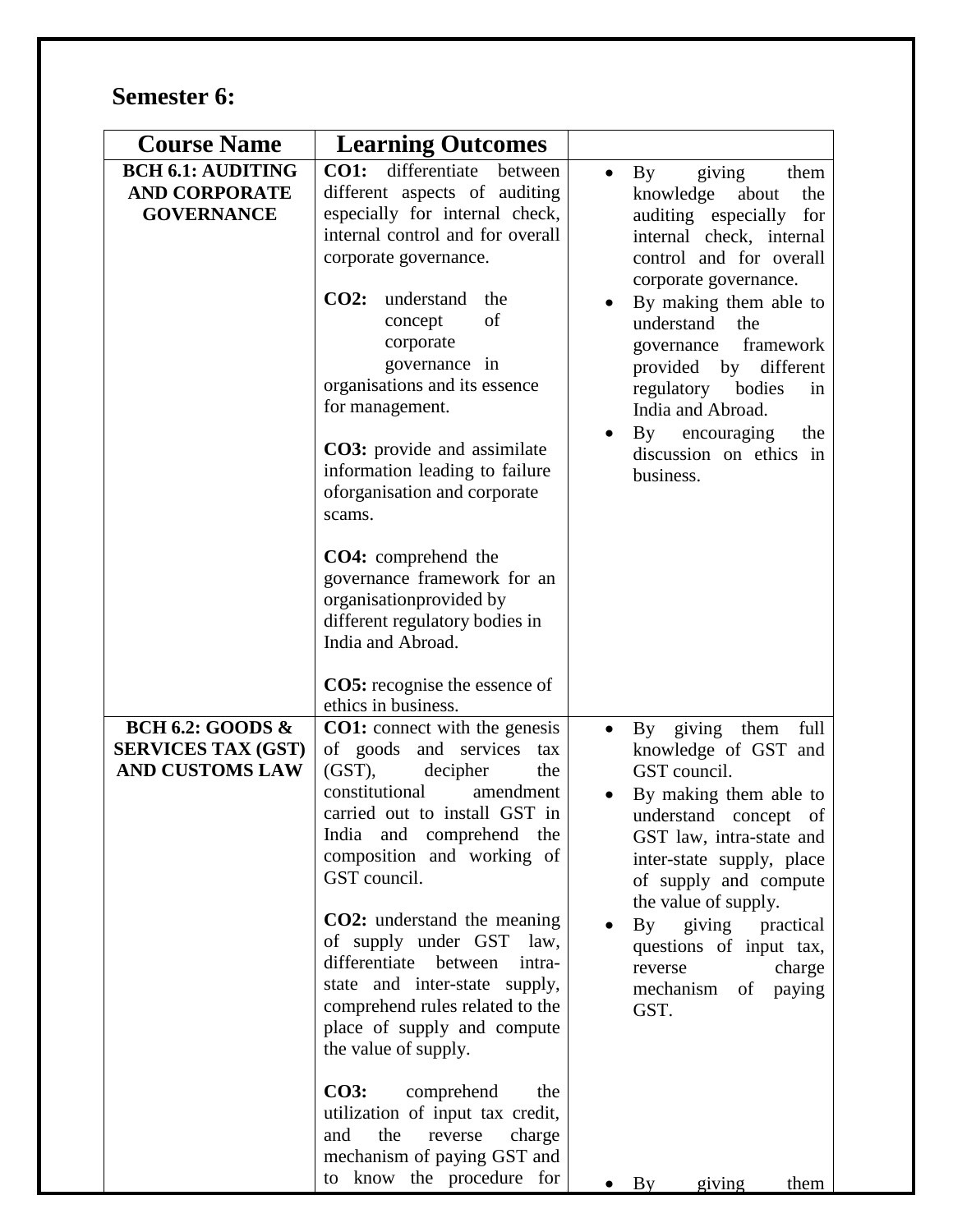|                                                               | claiming refund under GST<br>law.<br><b>CO4:</b><br>understand<br>the<br>for<br>registration<br>provisions<br>under GST along with special<br>provisions<br>such as those<br>related to<br>anti-profiteering;<br>avoidance of dual control; e-<br>way bills and penalties.<br><b>CO5:</b> know the basic concepts<br>of Customs<br>and<br>Act<br>to<br>compute the assessable value<br>for charging customs duty.                                             | knowledge of Customs<br>Act and to compute the<br>assessable<br>value<br>for<br>charging customs duty.                                                                                                                            |
|---------------------------------------------------------------|---------------------------------------------------------------------------------------------------------------------------------------------------------------------------------------------------------------------------------------------------------------------------------------------------------------------------------------------------------------------------------------------------------------------------------------------------------------|-----------------------------------------------------------------------------------------------------------------------------------------------------------------------------------------------------------------------------------|
| BCH $6.3(a)$ :<br><b>FUNDAMENTALS OF</b><br><b>INVESTMENT</b> | <b>CO1:</b><br>explain<br>investment<br>environment and concept of<br>return & risk.<br>$CO2$ :<br>understand<br>bond<br>valuation $\&$ role of credit rating<br>agencies.<br><b>CO3:</b><br>examine<br>equity<br>approaches.<br><b>CO4:</b> analyze two securities<br>portfolio<br>using<br>Harry<br>Markowitz model, Calculating<br>portfolio risk and return,<br>explaining<br><b>CAPM</b><br>and<br>evaluating Mutual Funds and<br>Financial derivatives. | By discussing various<br>$\bullet$<br>investment environment,<br>bond valuation & role of<br>credit rating agencies.<br>By giving knowledge<br>$\bullet$<br>about securities, Mutual<br>Funds<br>Financial<br>and<br>derivatives. |